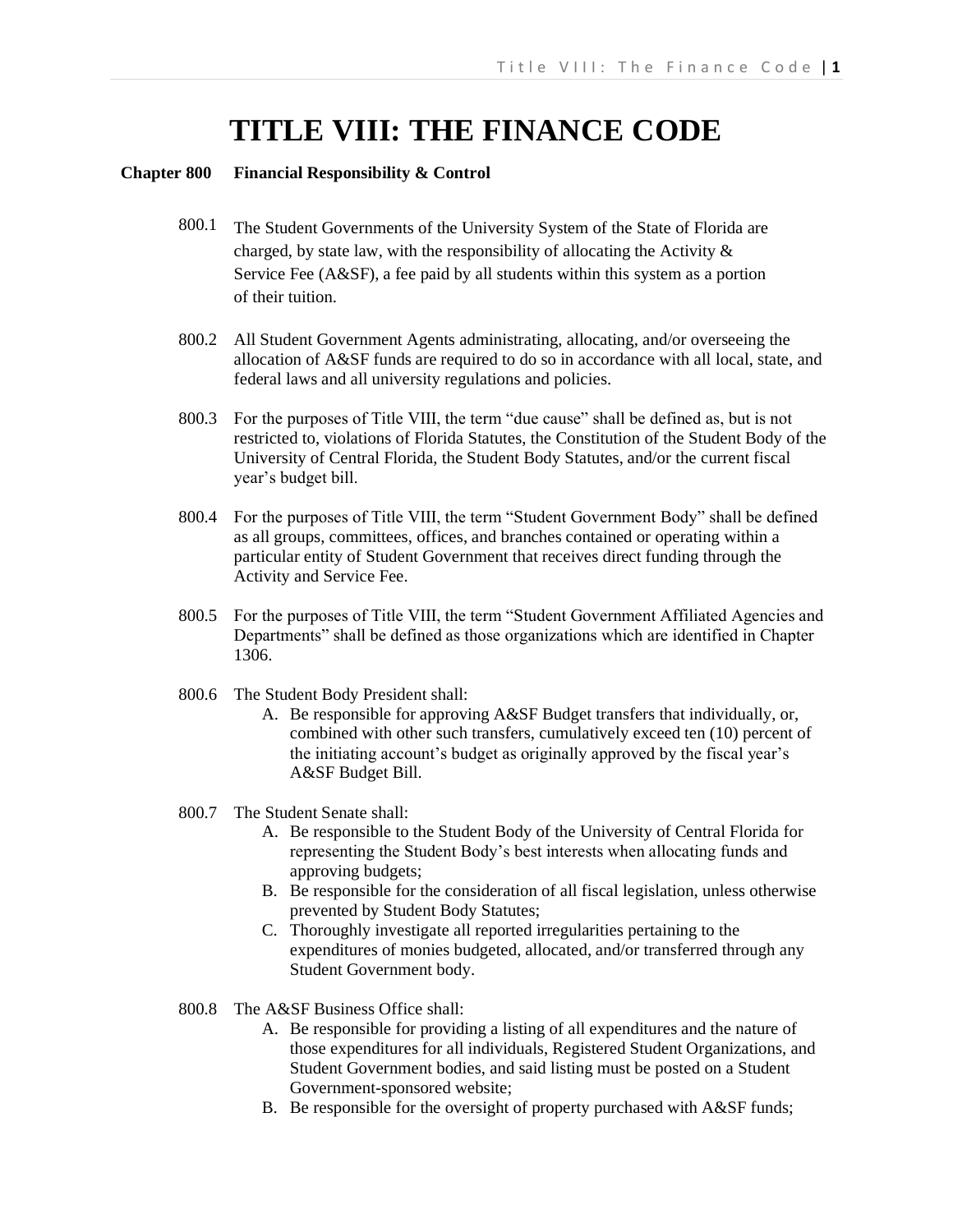- C. Be responsible for keeping an inventory of all purchases made by student organizations with Operating Capital Outlay (OCO) funds.
- 800.9 It is the responsibility of Student Government Agents to understand the procedures, guidelines, and University policies associated with purchases made with State/A&SF funds prior to initiating discussions with any vendor. The Student Government Comptroller must be available to assist in the education of Student Government Agents in this regard and answer questions that may ensue.
- 800.10 All Student Government Agents initiating any purchase must clearly state on the Purchase Request Form (PRF) who will initiate the purchase, the budget line item from which the funds are to be expended, a justification for the purchase, and a benefit to the student body.
- 800.11 All Student Government Agents shall successfully complete A&SF Financial Training within ten (10) academic days of the beginning of the fiscal year and/or being sworn into office.
- 800.12 Property Control:
	- A. Property purchased through A&SF funds is the property of the State of Florida, as administered by the A&SF Business Office of the University of Central Florida and is therefore subject to periodic inventory. Repeated loss or theft can be sufficient cause to warrant the return of all property and/or denial of future funding to said entity.
	- B. When a student organization is declared inactive or dissolved, the organization shall relinquish to the A&SF Business Office all Student Government inventoried items purchased with A&SF funds.
	- C. When a student is no longer enrolled continuously, the student shall relinquish to the A&SF Business Office all Student Government inventoried items purchased with A&SF funds.
	- D. Once per fiscal year, the A&SF Business Office shall verify the inventory and notify the Student Government Comptroller of its verification. All property items deemed as surplus by the Director of the A&SF Business Office shall be disposed of through established University procedures, pending approval by the Student Body President.
	- E. Property purchased through A&SF funds, as administered by the Activity and Service Fee Business Office, may be checked out under the following conditions:
		- 1. The Student Body President and/or Student Government Comptroller must approve the use of all property that is classified as OCO.
		- 2. The Student Body President or Student Government Comptroller must approve the use of all A&SF Inventoried property to be checked out for more than one week.
- 800.13 Activity & Service Fee Funding Eligibility:
	- A. The following entities are eligible to receive A&SF funding: Individual members of the student body, Student Government bodies, Student Government Affiliated Agencies and Departments, and Student Organizations currently registered with the Office of Student Involvement.
	- B. An entity not listed in Subsection A is eligible to receive A&SF funding only if the program is being co-sponsored by Student Government.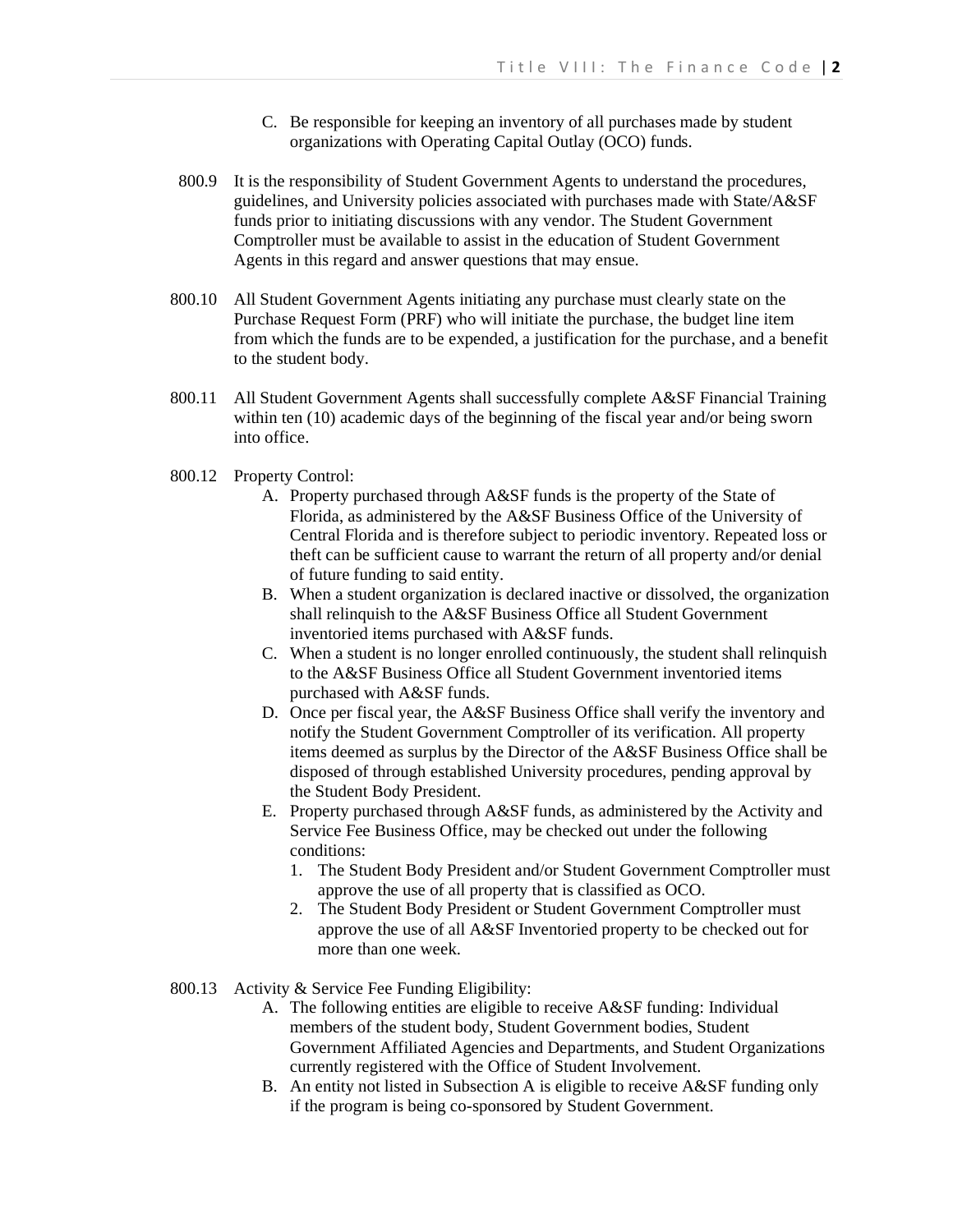- C. To receive funds, a student organization shall:
	- 1. Be open to all students at the University without regard to race, sex, age, religion, disability, national origin, marital status, parental status, veteran's status, sexual orientation, gender identity, and/or gender expression;
	- 2. Have a minimum of two (2) financially trained authorized officers who are responsible to Student Government for:
		- a) Reporting to the Student Government Comptroller regarding the observed misuse of all student funds appropriated and property purchased therewith.
		- b) Upholding all applicable provisions within this Finance Codeviolations of which may be prosecuted against them to the full extent of the law.
		- c) The correct and lawful administration of all expenditures.
- D. To receive funds from the Registration and Travel Account, through Student Senate Committee allocations and/or bills, individuals must be students continuously (i.e., preceding spring and following fall) and/or currently enrolled at the University of Central Florida at the time of the event and dates of travel.
- E. An individual not representing a Student Government Body, or Student Government Affiliated Agency or Department as recognized by "Title XIII: Student Government Agencies and Departments" may not receive direct funding through the Activity and Service Fee Budget Bill.
- F. An individual submitting a funding request for a Registered Student Organization must be an authorized officer registered with the Office of Student Involvement during the semester in which funding is requested.
- 800.14 Activity & Service Fee Purchases:
	- A. All purchases utilizing Activity & Service Fee Funds must be signed off by the following signatories prior to processing:
		- 1. Two (2) authorized signatures; and
		- 2. For Student Government bodies and Student Government Affiliated Agencies: An A&SF funded staff advisor.
		- 3. For Registered Student Organization: The advisor currently registered with the Office of Student Involvement.
	- B. Within two (2) weeks of the beginning of each fiscal year, or within five (5) business days of a leadership change, all Student Government bodies, Student Government Affiliated Agencies, and Student Government Affiliated Departments shall submit a memorandum to the Director of the A&SF Business Office specifying the authorizing signature combinations for purchases.
		- 1. For Student Government bodies: a memorandum shall be submitted by the head of each Student Government body including the signature combinations for their respective Student Government body.
		- 2. For Student Government Affiliated Agencies and Departments: A memorandum shall be submitted including the signature combinations for the respective agency or department. In order to be considered valid, this memorandum must be signed off by the Student Director or Administrative Director, respectively.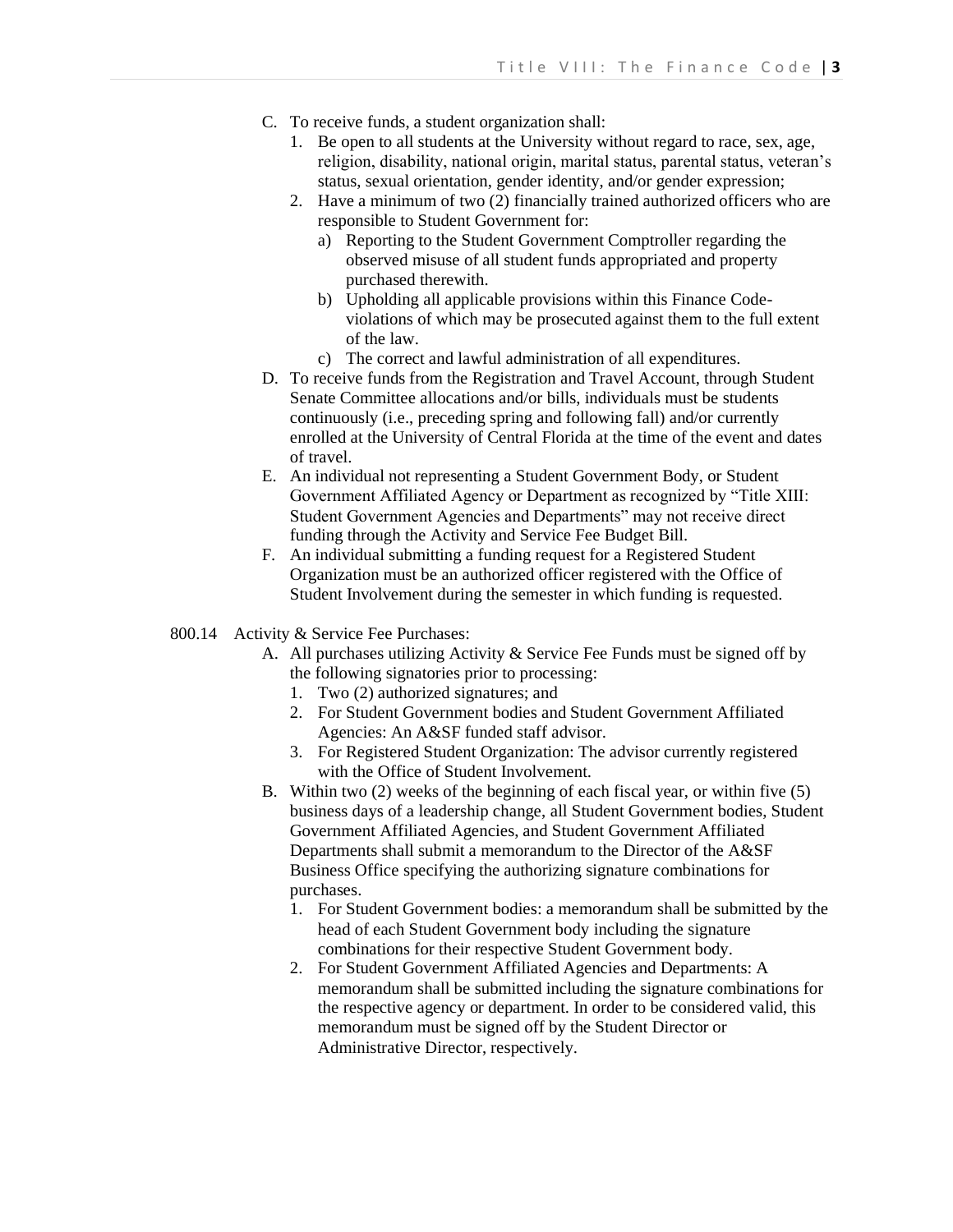- 800.15 Auditing of Activity & Service Fee Funds Usage:
	- A. All individuals, student organizations, and Student Government bodies receiving A&SF funding shall be subject to audit by the State of Florida, the UCF Office of Internal Auditing, the Student Government Finance Office, the Student Senate Operations Review and Sanctions Committee, and/or the Student Government Comptroller.
	- B. The Student Senate may request an audit by the Student Government Finance Office, by a majority vote, on any, Student Government body, Student Government Affiliated Agency, or Student Government Affiliated Department.
	- C. Registered Student Organizations (RSOs) that receive funding via Senate Bills must provide all receipts or proofs of purchase to the Operations Review and Sanctions Committee documenting the fulfillment of their contribution.
- 800.16 Approval of Activity & Service Fee Funded Event, Projects, or General Promotion Materials:
	- A. Registered Student Organizations
		- 1. All events, general promotional materials, or tangible items, with the exception of those that are consumable or expendable, distributed by Registered Student Organizations (RSOs) funded through the Activity and Service Fee must contain the conspicuous, clear, present, and visible inclusion of either the Student Government logo, supplied by Student Government or the text "Funded by SG", "Funded by Student Government", or "Funded by YOU", unless otherwise approved by the Financial Allocations for Organizations (FAO) Committee.
		- 2. Final proof of said item shall be forwarded in its entirety as it is to be distributed to the FAO Committee for approval.
			- a) No purchase requests involving said material shall be processed by the A&SF Business Office until receipt of the approved advertisement/graphic from the FAO Committee.
			- b) The final proof of any materials submitted to the FAO Committee must be in a form that represents its actual size or that includes a clearly defined scale representing the dimensions of the actual size of the material.
- 800.17 Individual and Registered Student Organization Fiscal Probation:
	- A. An Individual or RSO may be automatically placed on Fiscal Probation for one (1) calendar year, or until the ORS Committee reviews the Individual/RSO in accordance with current Fiscal Probation Policy, whichever comes first, by the following means:
		- 1. A majority vote of the Student Body Senate
		- 2. A two-thirds (2/3) vote by the ORS Committee.
		- 3. Automatically, in accordance with the current Fiscal Probation Policy.
	- B. Fiscal Probation disqualifies Individuals and RSOs for Senate Allocation/Bill Approval.
	- C. The ORS Chair shall notify all Individuals and RSOs upon their placement on Fiscal Probation and their opportunity to schedule a hearing.
	- D. The ORS Chair may serve as the designated Senate President upon either necessity or request of an Individual/RSO as long as all pertinent information is given to the Chair.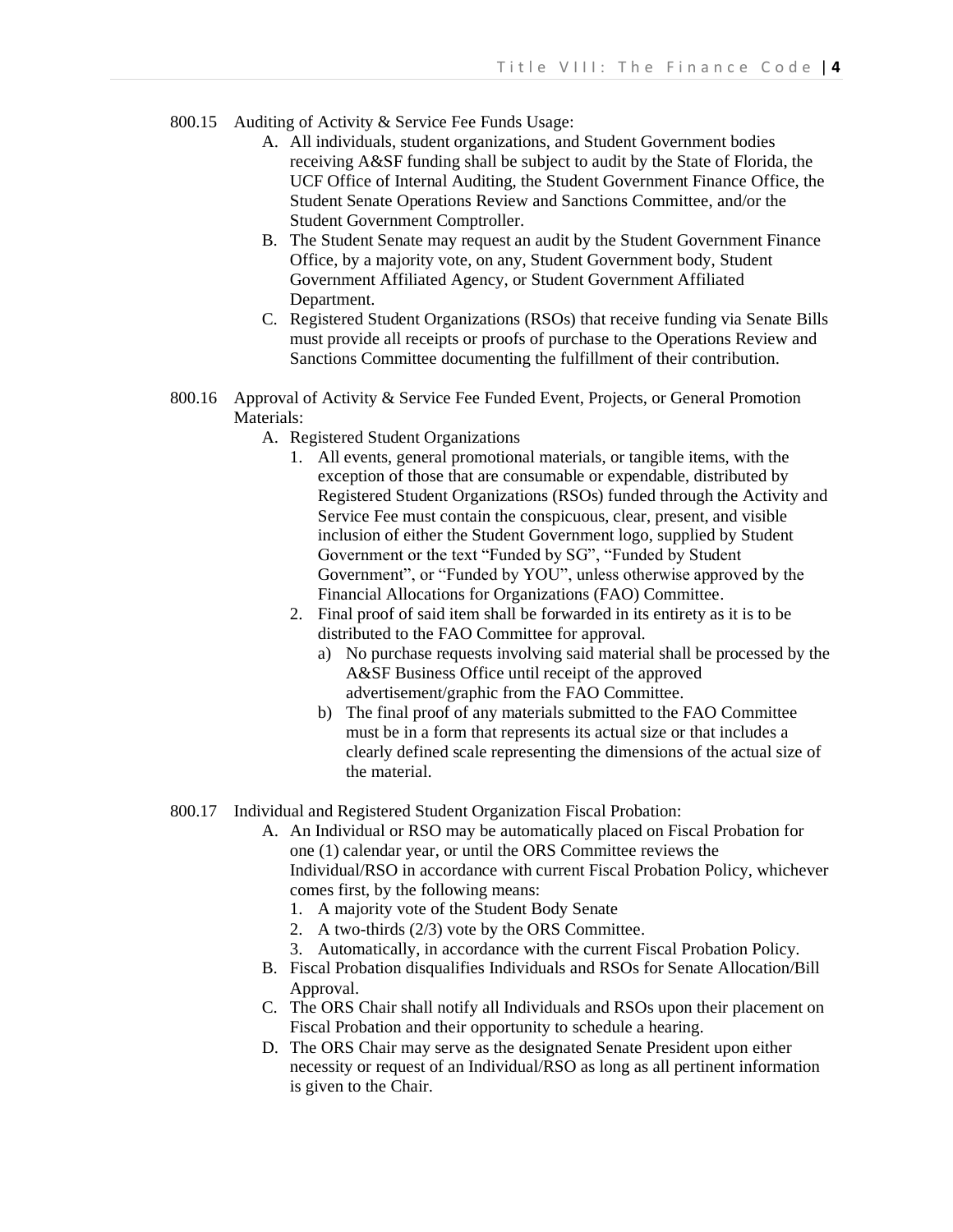- 800.18 Suspension of Authorization:
	- A. Continued Disregard of the requirements set forth in this policy, or their intent, shall be considered sufficient cause to suspend financial authorization privileges and/or deny future funding to the violating entity.
	- B. The Student Body President may, with due cause, request that the financial authorization privileges of an individual or group of individuals be suspended.
	- C. The Student Senate may, with due cause, request that the financial authorization privileges of an individual or group of individuals be suspended, with a two-thirds (2/3) vote.
	- D. The Student Government Finance Office may, with due cause, request that the financial authorization privileges of an individual or group of individuals be suspended, with a two-thirds (2/3) vote.
	- E. All individuals whose financial authorization has been suspended shall continue to be suspended for a period of two (2) years, unless released earlier by the Student Body President or the Student Senate, with a two-thirds (2/3) vote.
	- F. Upon receiving a request to suspend financial authorization, the A&SF Business Office shall have a period of two (2) business days to respond and three (3) business days to comply with the request.
	- G. Should a request to suspend financial authorization be motivated by an expenditure deemed negligent, the individual initiating the purchase shall be subject to provide restitution as outlined by University Policies and Regulations.
	- H. All individuals whose financial authorization privileges have been suspended may be subject to personnel action, in accordance with University Policies and Regulations, and as initiated by the Student Government.
- 800.19 Fiscal Bills of the Student Body Senate:
	- A. Senate Bills allocating money from any Student Senate Account shall contain:
		- 1. A detailed breakdown of all proposed expenditures for that bill;
		- 2. A detailed breakdown of all A&SF funding during the same fiscal year for that individual or group;
		- 3. A detailed breakdown listing the amount of funds being contributed by both the Student Senate as well as by the receiving entity;
		- 4. A date by which the allocations shall be reverted back to the originating account no later than forty-five (45) days following the completion of the event or return from travel; and
		- 5. A date by which the Post Funding Form and the Verification of Purchases Form must be submitted to the Student Senate Operations Review and Sanctions Committee no later than five (5) business days after the reversion date.
- 800.20 Student Senate Accounts:
	- A. The Student Senate shall have the right to allocate funds from the following accounts: Registration and Travel Account and the Senate Working Fund.
	- B. The Student Senate has the ability to transfer funds, in any combination, between Student Senate accounts, in bill form, by a majority vote of the Senate.
	- C. The Senate President may, with the concurrence of the Student Government Comptroller via signature, initiate transfers from or between Student Senate Accounts in instances when the transfer individually, or, combined with other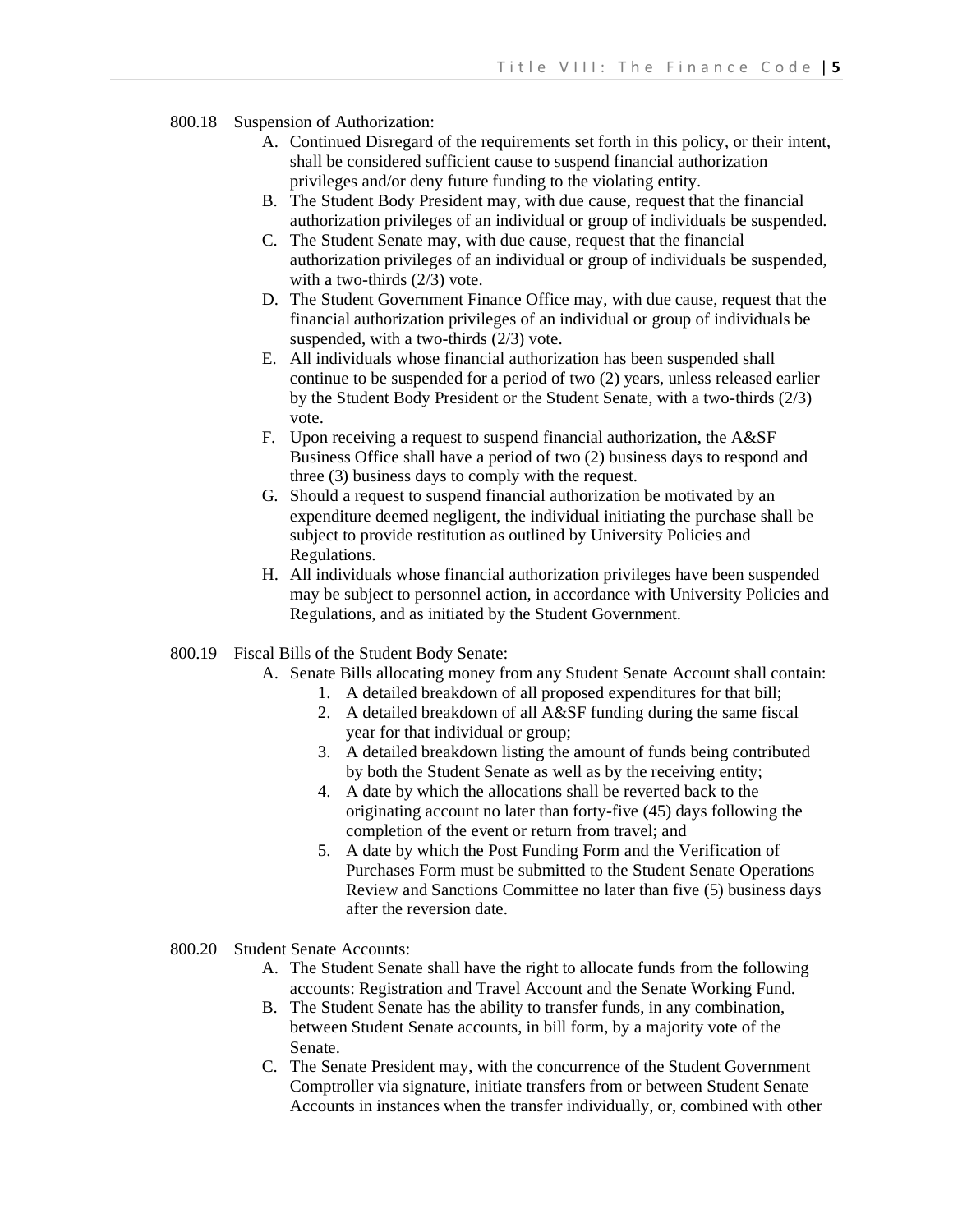such transfers, cumulatively exceeds ten (10) percent of the initiating account's budget as originally approved by that fiscal year's A&SF Budget Bill. All such transfers must be reported to the Student Senate by the next regularly scheduled Student Senate meeting following the transfer, at which the Student Senate may override the transfer request by a majority vote.

- D. The accounts of the Student Senate shall be utilized in the following manner: 1. Registration and Travel Account: The Registration and Travel Account shall be used by the Student Senate to provide funds for registration and travel expenses in the categories of seminar/networking, research presentation, observational research, performance art, service trips, and competitions in accordance with the Conference, Registration, and Travel (CRT) Spending Policy. Food shall not be considered a registration or travel expense unless it is included in the registration fees.
	- 2. Senate Working Fund: The Senate Working Fund shall be used by the Student Senate to provide funds for projects, events, RSO Showcases, and promotional items in accordance with the Financial Allocations for Organizations (FAO) Spending Policy.
- E. Funds shall only be allocated from a Student Senate Account if the expense meets the following criteria:
	- 1. The expense must not be for an event that charges an admission fee to Students of the University of Central Florida, with the exception of Student Government or Student Government Agency sponsored concerts.
	- 2. The expense must be of benefit to the Student Body of the University of Central Florida.
- F. Any organization or individual requesting funds through any Student Senate Account must fill out a Funding Request Form, as approved by the Student Government Comptroller. These forms shall be made available electronically through the Student Government website.
- G. Any reversion date on any funding allocated by the Student Senate may be changed by up to thirty (30) days before or after the original reversion date, after the legislation is passed. The reversion date change would be in memorandum form addressed to the Director of the A&SF Business Office and signed by the Student Government Comptroller, the Student Body President, and the Senate President. The memorandum must be reported to the Student Senate by the Student Government Comptroller at the next meeting of the Student Senate, and the Student Senate may override the reversion date change by a two-thirds (2/3) vote. Additionally, this clause shall not be understood to admit of any reversion date later than forty-five (45) days.
- H. Registered Student Organizations who are recognized as a member of the Sports Club Council shall not receive funding from a Student Senate Account.

# **Chapter 801 Student Government Comptroller**

- 801.1 The Student Government Comptroller shall be the Chief Financial Officer of all Student Government bodies. The Comptroller or their designee shall make weekly reports to the Student Senate containing the account balances and reversion rates of all Student Senate Accounts.
- 801.2 The Student Government Comptroller, or a designee appointed by the Student Government Comptroller, shall inform the Student Senate of all A&SF budget transfers that individually, or, combined with other such transfers, cumulatively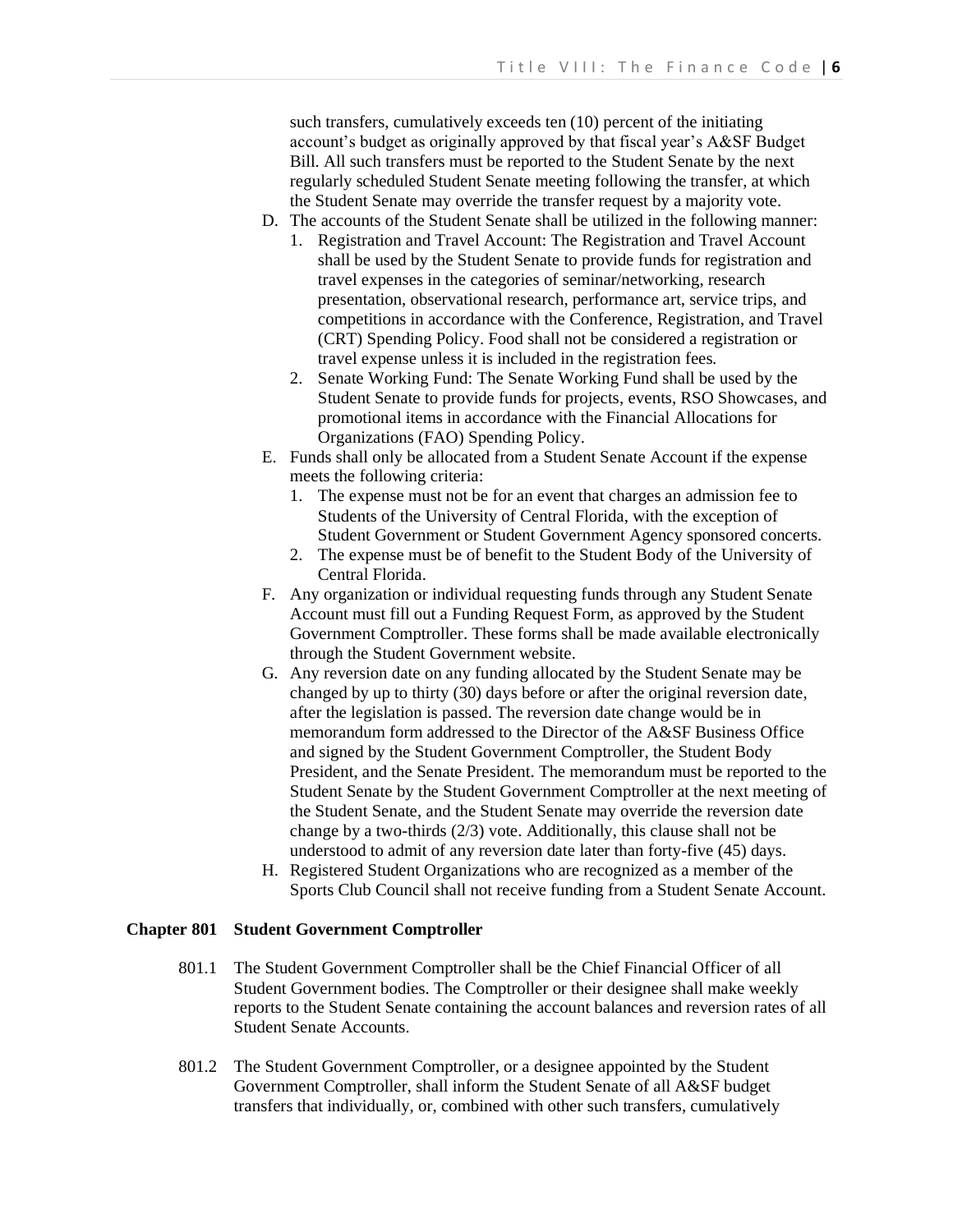exceed ten (10) percent of the initiating account's budget as originally approved by the fiscal year's A&SF Budget Bill, during the Comptroller's Report to the Student Senate, by the next regularly scheduled Student Senate meeting.

- 801.3 The Student Government Comptroller shall serve as a liaison between Student Government and those organizations receiving funds from A&SF. The Comptroller shall investigate the improper use of these funds by those organizations and shall report these improprieties to the Student Body President, Finance Office, A&SF Budget Committee, and the Student Body Senate.
- 801.4 Responsibilities of the Student Government Comptroller:
	- A. The administration of the fiscal unit of Student Government and for such financial matters not otherwise provided for, but specified by the President.
	- B. The accurate and current record-keeping of all transactions made. All such records shall be open, public documents.
	- C. The notification of the Student Body President, the Student Senate Operations Review and Sanctions Committee, and the Finance Office of any irregularities.
	- D. The approval of Funding Request forms for use by the Student Senate.
	- E. The review of all committee allocated funds with the CRT and FAO Chairpersons. All deviations in these records shall be reported to the Student Senate Operations Review and Sanctions Committee for further investigation.

# **Chapter 802 The Student Government Finance Office**

# 802.1 Student Government Finance Office Members:

The Student Government Finance Office shall be composed of:

- A. The Student Body President;
- B. The Student Body Vice President;
- C. The Student Government Comptroller, who shall serve as Chair;
- D. The Senate President;
- E. The Senate President Pro Tempore, or designated Deputy Pro Tempore;
- F. The Conference Registration and Travel (CRT) Committee Chair, or its Vice Chair in the Chair's absence;
- G. The Financial Allocations for Organizations (FAO) Committee Chair, or its Vice Chair in the Chair's absence;
- H. The Operations Review and Sanctions (ORS) Committee Chair, or its Vice Chair in the Chair's absence;
- I. The Director of the A&SF Business Office, or a designee in the Director's absence;
- J. The Attorney General;
- K. The Vice-Chair of the Agency and Department Strategic Planning Board (ADSPB);
- L. The A&SF Budget Committee Chair, who shall be a non-voting ex- officio member, or its Vice Chair in the Chair's absence;
- M. Two (2) Students-at-Large
- 802.2 The Student Government Finance Office shall meet at least three (3) times per semester to discuss any financial matters concerning A&SF funds.
- 802.3 The Student Government Finance Office shall make policy recommendations to the A&SF Business Office based on issues addressed.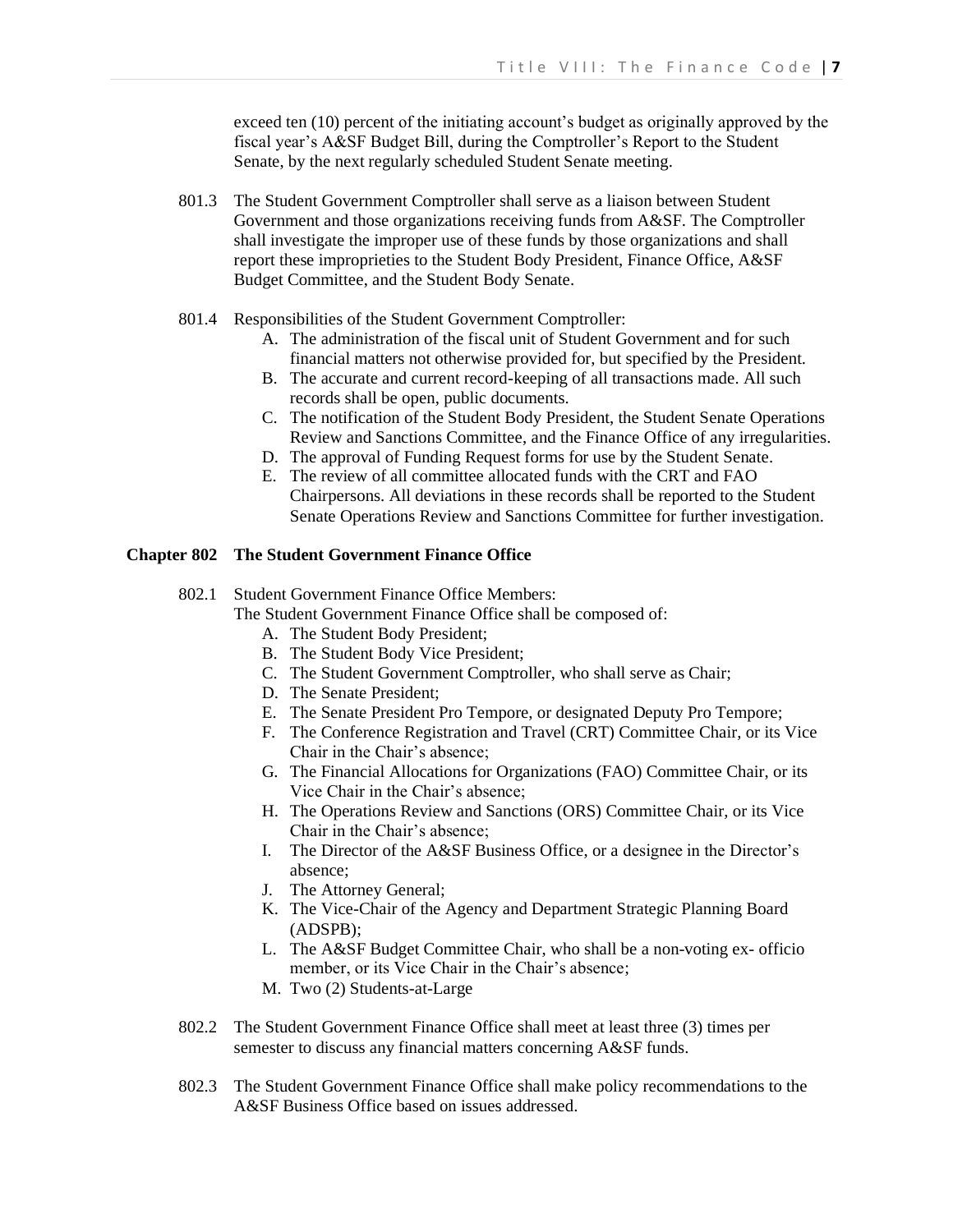802.4 The Student Government Finance Office shall make recommendations to the Student Senate for revisions to Student Government statutes pertaining to finances.

### 802.5 Student Government Finance Office Auditing:

Should the Student Government Finance Office receive or initiate an audit request, as provided for in the Auditing of Activity & Service Fee Funds Usage section of Title VIII, it shall hold a meeting to generate such an audit. Upon completion, this audit will be read to the Student Senate by the Student Government Comptroller or a designee appointed by the Student Government Comptroller, during the Comptroller's report to the Student Senate. This audit shall contain, but is not limited to, the following:

- A. Records of expenditures of A&SF funding by the audited entity for the current fiscal year, as well as the past three (3) fiscal years.
- B. A detailed breakdown of all A&SF funding allocations to said entity, including the amount of funds expended from the allocation and the amount of funds that have, or are expected to, revert back to the originating Student Government Account.

# **Chapter 803 The A&SF Budget Committee**

803.1 The A&SF Budget Committee shall be a Student Government committee that recommends to the Student Senate a budget for the allocation of the next fiscal year's A&SF funds.

### 803.2 A&SF Budget Committee Members:

The A&SF Budget Committee shall be composed of:

- A. The Student Body President;
- B. The Student Body Vice President;
- C. The Student Government Comptroller or the Deputy Comptroller;
- D. The Senate President;
- E. The Senate President Pro Tempore or designated Deputy Pro Tempore;
- F. The Conference Registration and Travel (CRT) Committee Chair, or its Vice Chair in the Chair's absence;
- G. The Financial Allocations for Organizations (FAO) Committee Chair, or its Vice Chair in the Chair's absence;
- H. The Operations Review and Sanctions (ORS) Committee Chair, or its Vice Chair in the Chair's absence;
- I. Three (3) Student Senators, elected by a majority vote of the Student Senate;
- J. Two (2) Undergraduate Students at-large
- K. The Vice-Chair of the Agency and Department Strategic Planning Board (ADSPB);
- L. One (1) Graduate Student at-large
- M. One (1) additional Senator elected by majority vote of the Student Senate as the committee alternate. This Senator will only vote in the place of an absent A&SF Budget Committee member; and
- N. The Student Body President-Elect, after final election results are confirmed by the Election Commission.

#### 803.3 A&SF Budget Committee Advisors:

The A&SF Budget Committee shall have non-voting advisors comprised of: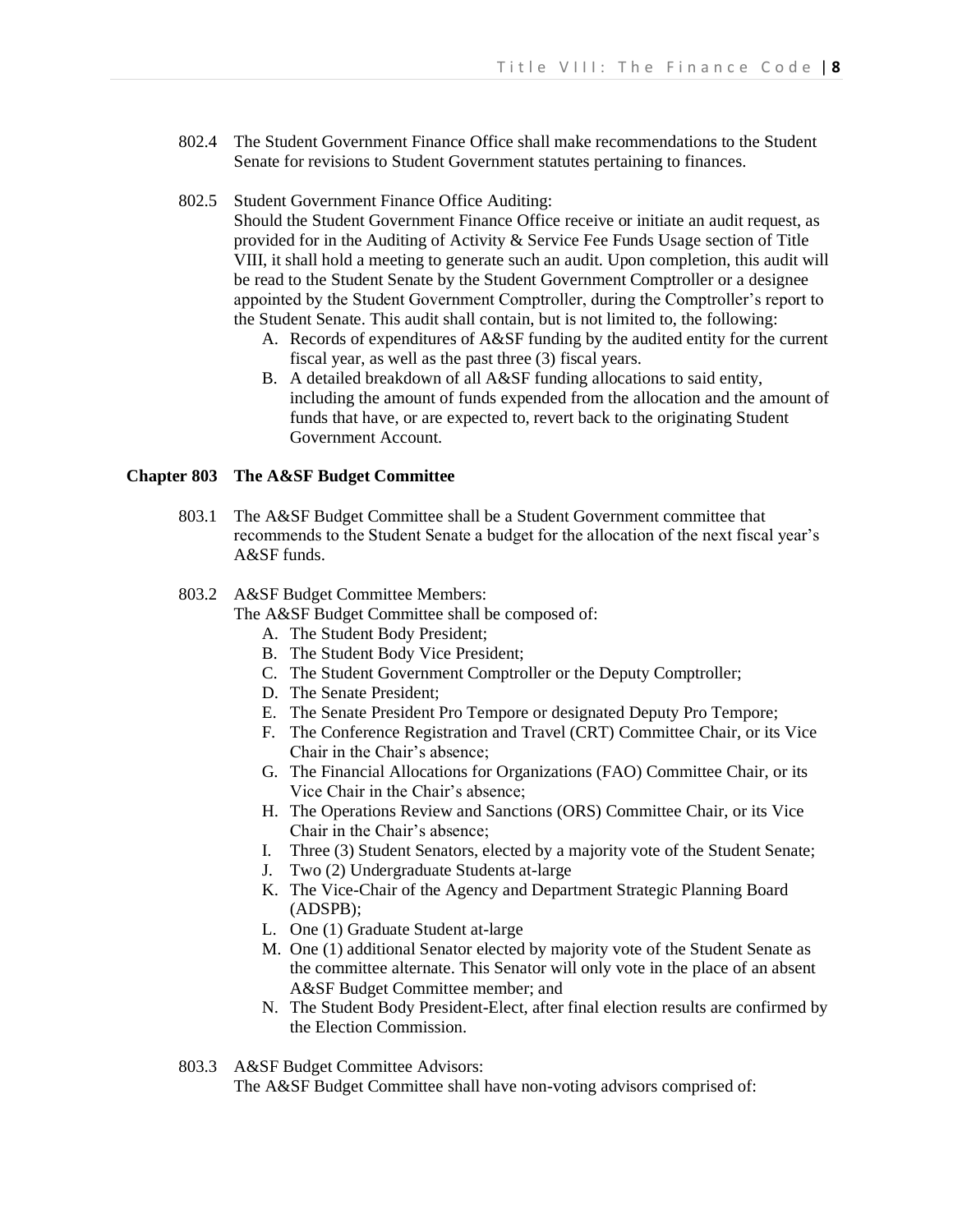- A. The Senior Student Affairs Officer, or a designee appointed by the Senior Student Affairs Officer;
- B. The University Comptroller, or a designee appointed by the University Comptroller;
- C. The University Budget Officer, or a designee appointed by the University Budget Officer;
- D. The Director of the A&SF Business Office, or a designee appointed by the Director of the A&SF Business Office; and
- E. Any other individuals that the committee deems necessary.
- 803.4 All committee members, alternates, and advisors shall have full rights to debate.
- 803.5 Meetings and Elections of the A&SF Budget Committee:
	- A. The Student Body President shall be responsible for calling the first meeting to order by the third (3rd) week of October.
	- B. The Student Body President shall be responsible for overseeing the election of the Chair at the Committee's first meeting.
	- C. Upon election, the Chair shall immediately call for the election of the Vice Chair.
	- D. All voting committee members, excluding the alternate, are eligible for election to the Chair or Vice Chair positions.
	- E. The committee shall meet as needed, determined by the chair in consultation with the committee and advisors, in the Fall semester until final examinations to discuss procedure, considerations, and questions regarding the A&SF Budget.
- 803.6 Duties of the A&SF Budget Committee:
	- A. Review all budget procedures and Finance Statutes.
	- B. Review all irregularities as reported by the Director of the A&SF Business Office or the Student Government Comptroller.
	- C. Review the records of the previous year's A&SF Budget Committee.
	- D. Review and evaluate the use and expenditure of all A&SF funds.
	- E. Review the A&SF Business Office's revenue projections for the next fiscal year.
	- F. Establish, confirm, and/or revise A&SF Budget Guidelines for use of A&SF funds.
	- G. Create A&SF Budget request forms.
	- H. Compare A&SF budget requests with the A&SF Budget Guidelines.
	- I. Hold open hearings on all budgets, the schedule of which shall be provided to all budget-requesting Student Government bodies, and to all budget-requesting Student Government Affiliated Agencies and Departments prior to the hearings.
	- J. Compare the total A&SF projected income with the total requested allocations and resolve a comprehensive working budget recommendation based on its priority guidelines.
	- K. Provide a record of important discussions, decisions, opinions, and recommendations of the current A&SF Budget Committee to the following A&SF Budget Committee.
- 803.7 In order to facilitate the formulation of A&SF Budget Guidelines, the committee may require information pertaining to A&SF funds from the various Student Government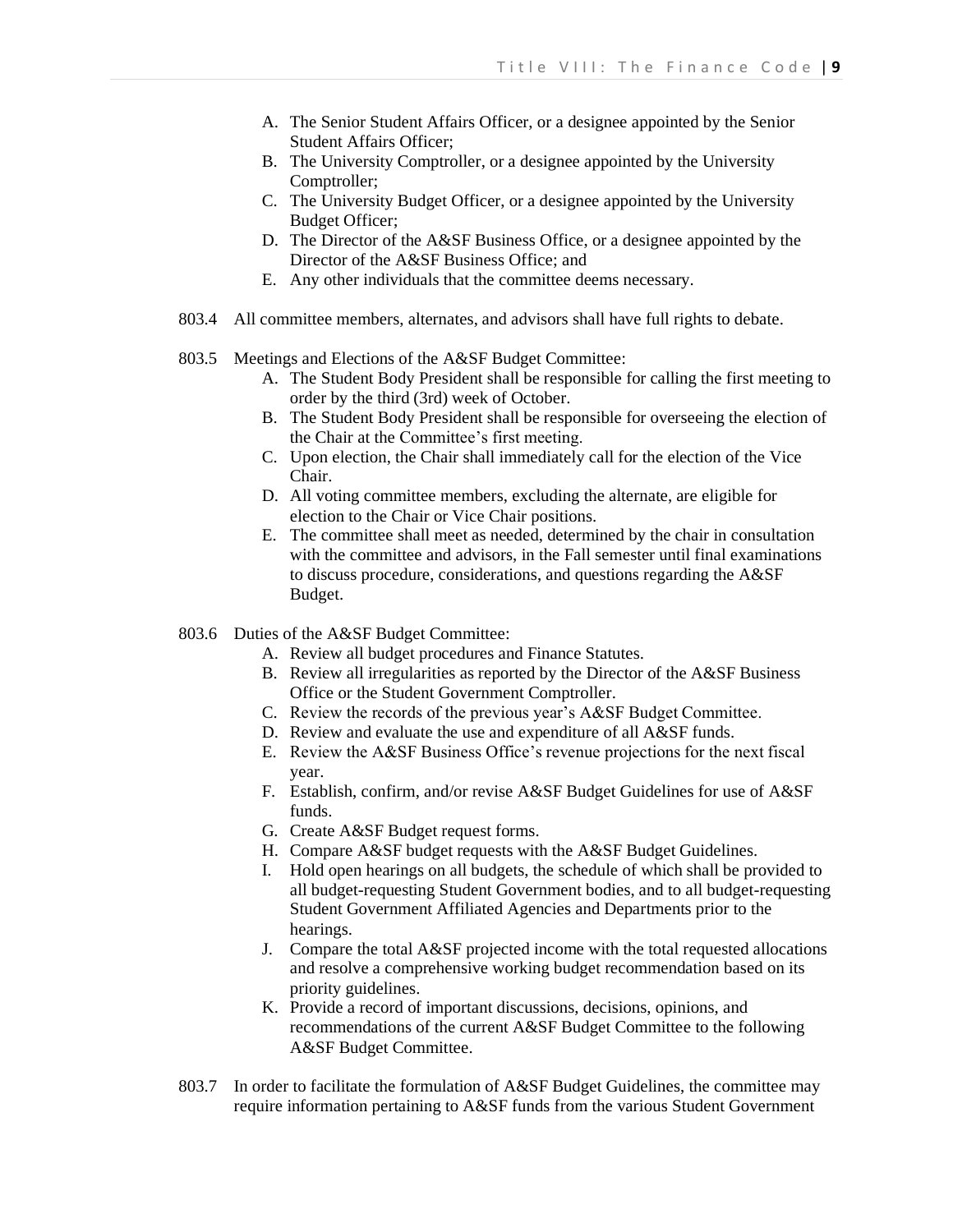bodies, including all sources and amounts of outside income. The A&SF Budget Committee may require the Student Body President or the Student Senate to provide for surveys of student opinions and desires for the allocation of A&SF funds.

- 803.8 Distribution of Budget Request Forms:
	- A. The A&SF Budget Request Forms shall be distributed no later than the second week of November to all Student Government bodies, and to all Student Government Affiliated Agencies and Departments.
- 803.9 The completed Budget Request Forms, along with a cover sheet explaining the entity's priorities for their use of the requested A&SF funds within their programs, shall be submitted to the A&SF Budget Committee's in order to be considered by the A&SF Budget Committee.
	- A. The date by which the completed Budget Request Forms shall be submitted to the A&SF Budget Committee Chair shall be decided on by the A&SF Budget Committee, but shall no later than the first Friday in December.
- 803.10 A&SF Budget Committee Documentation:

The Student Body shall have full access to all documentation relating to the A&SF budgeting process, which shall include, but is not limited to:

- A. A complete and updated copy of the A&SF budget documents, which shall be posted on a Student Government sponsored website once the budget has been approved by the University President.
- B. A&SF records of presently occurring proceedings prior to receiving the University President's approval, which shall be posted on a Student Government sponsored website.
- C. All A&SF Budget Committee meeting minutes, which shall be posted on a Student Government sponsored website.
- 803.11 Presentation of the A&SF Budget Committee Budget Bill:
	- A. The A&SF Budget Committee shall introduce a bill to the Student Senate in a special session during the spring semester prior to the conclusion of the current Senate Session. This bill shall contain the following:
		- a. Proviso language that governs A&SF funds for the next fiscal year;
		- b. A budget summary that classifies the budget allocations by Student Government bodies and by Student Government Affiliated Agencies and Departments;
		- c. The comprehensive budget recommendation; and
		- d. All Student Government bodies, and all Student Government Affiliated Agencies and Departments that were zero-funded.
	- B. The A&F Budget Committee Budget Bill shall not be placed on Third Reading. Second Reading will serve as final debate and amendment of these measures.
		- a. Amendments to the A&SF Budget Committee Budget Bill on Second Reading shall require a two-thirds (2/3) vote of the Student Body Senate.

**Chapter 804 The Scholarship Committee**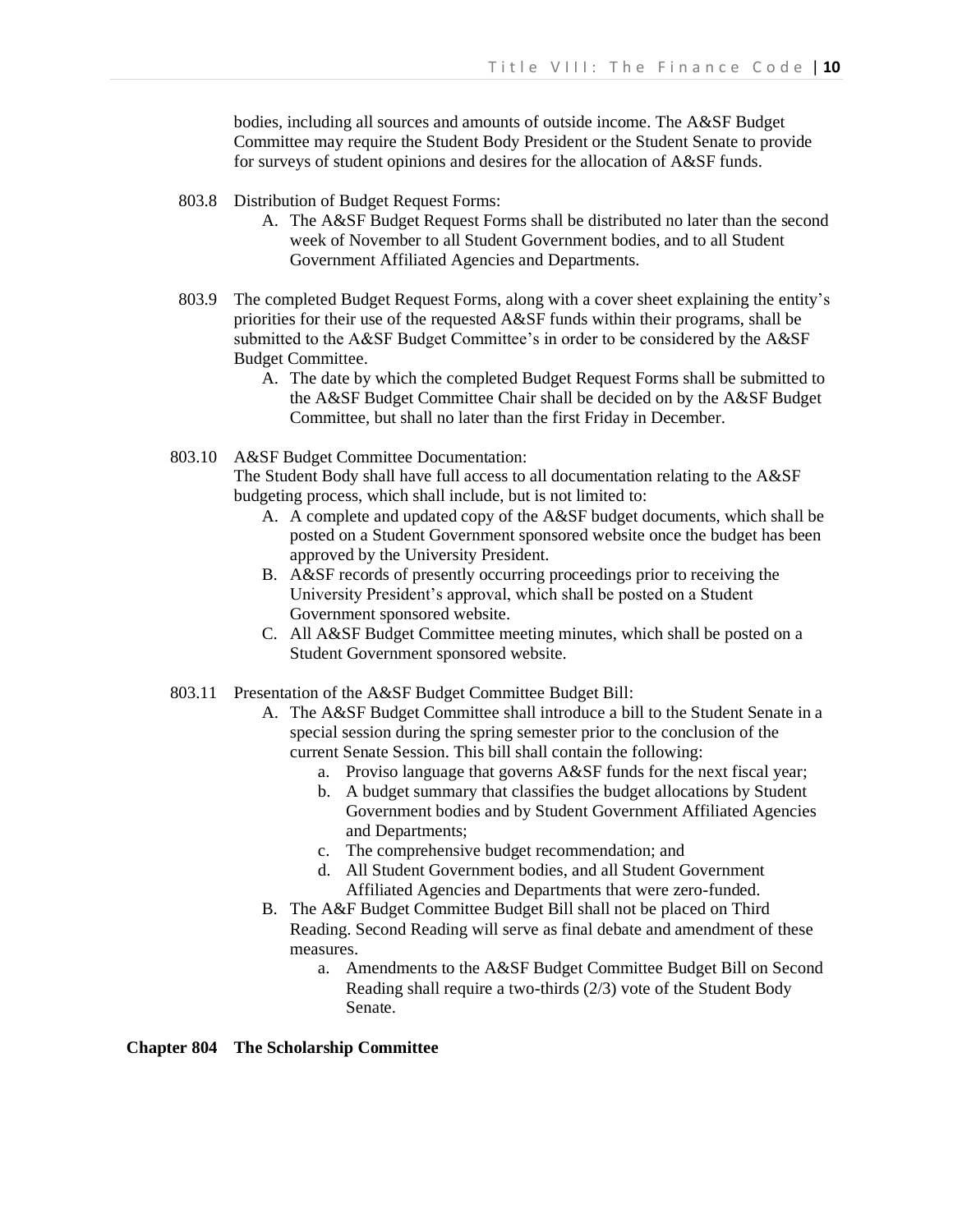- 804.1 The Student Government Scholarship Committee shall take action to create and implement Student Government scholarships. The funding for these scholarships shall come from the interest earned on A&SF accounts.
- 804.2 Scholarship Committee Members:
	- The Student Government Scholarship Committee shall be composed of the following:
		- A. The Senior Student Affairs Officer, or a designee appointed by the Senior Student Affairs Officer;
		- B. One (1) representative from the Office of Student Financial Assistance;
		- C. The Student Body President, or a designee
		- D. The Student Body Senate President, or a designee
		- E. Four (4) Students at-large
		- F. Three (3) Student Senators, elected by a majority vote of the Student Senate; and
		- G. One (1) Executive Cabinet member, appointed by the Student Body President.
- 804.3 Scholarship Committee Proposal:
	- The Scholarship Committee shall draft a proposal that includes the following:
		- A. The criteria for each scholarship;
		- B. The application process of each scholarship; and
		- C. The amount of the award for each scholarship.
- 804.4 The Scholarship Committee shall meet as many times as is deemed necessary to hear proposals and develop scholarship programs. The Student Government Scholarship Committee will then forward the approved scholarship programs to the University Scholarship Committee or a University selection committee to select scholarship winners.
- 804.5 First Meeting and Elections of the Scholarship Committee:
	- A. The Student Body President shall be responsible for calling the first meeting to order by the second (2nd) week of the Fall semester.
	- B. The Student Body President shall be responsible for overseeing the election of the Chair at the committee's first meeting.
	- C. Upon election, the Chair shall immediately call for the election of the Vice Chair.
- 804.6 Student Government sponsored scholarships shall be open to all students, Scholarship Committee members shall be ineligible to be awarded a Student Government sponsored scholarship.

# **Chapter 805 The Student Senate Fiscal Committees**

- 805.1 The Conference Registration and Travel (CRT) Committee:
	- A. Upon being elected, the CRT Committee shall meet as many times as is deemed necessary to allocate funds as provided for in Title VIII.
	- B. The CRT Committee shall allocate funds that do not exceed:
		- 1. \$5,000.00 per Registered Student Organization per fiscal year out of the Registration and Travel Account;
		- 2. \$1000.00 per individual one per fiscal year out of the Registration and Travel Account.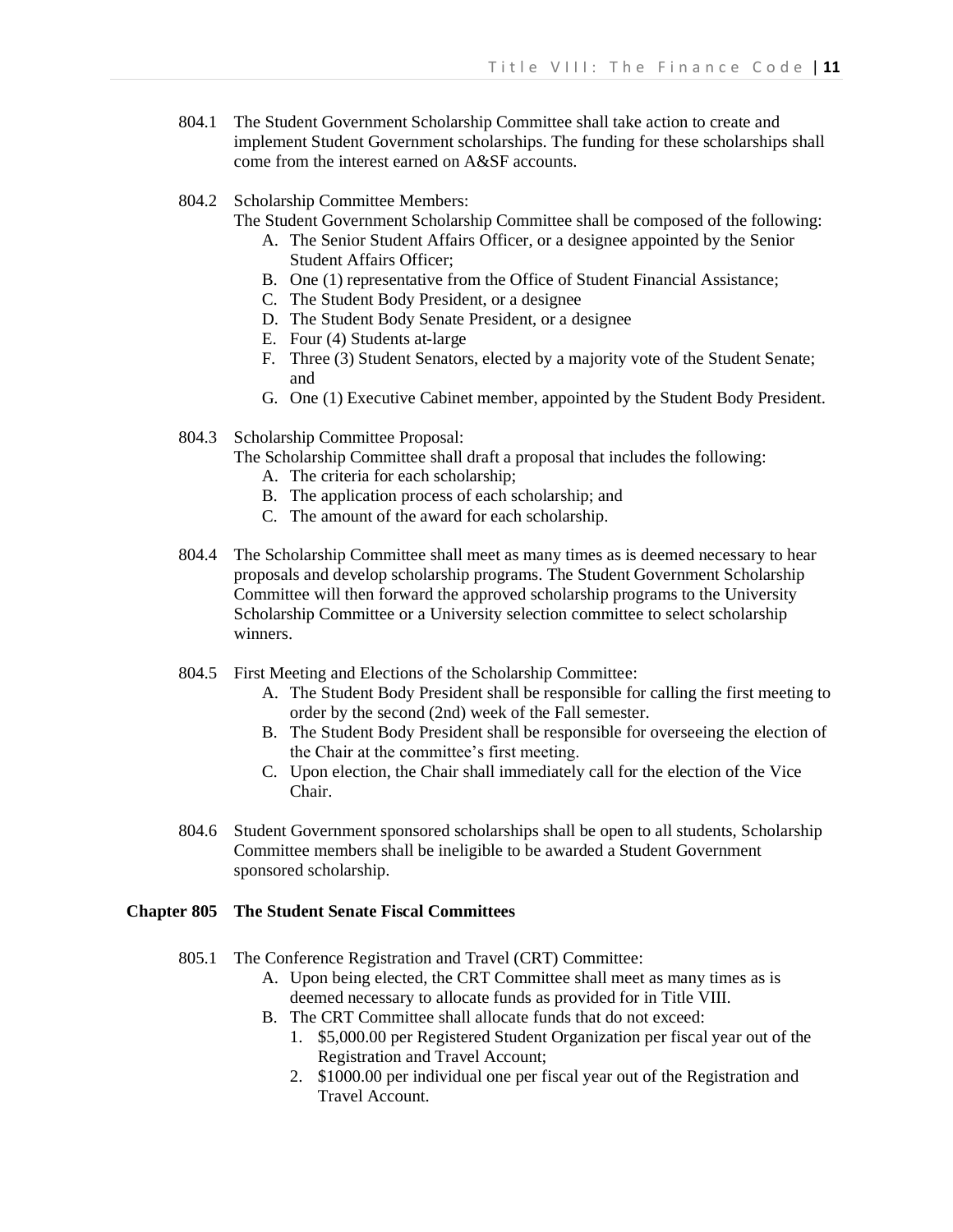- C. All Allocations made by the CRT Committee shall be reported to the Student Senate at the next Senate meeting. The Student Senate will have until the close of business of that Student Senate meeting, unless a one- week delay is requested, to change the committee's action(s) with a majority vote. No funds shall be expended until this time period has elapsed.
- 805.2 The Financial Allocations for Organizations (FAO) Committee:
	- A. Upon being elected, the FAO Committee shall meet as many times as is deemed necessary to allocate funds to student organizations wishing to acquire funding as provided for in Title VIII.
	- B. The FAO Committee shall allocate funds that do not exceed \$4,300.00 per Registered Student Organization per fiscal year from the Senate Working Fund;
	- C. All allocations made by the FAO Committee shall be reported to the Student Senate at the next Student Senate meeting. The Student Senate will have until the close of business of that Student Senate meeting, unless a one-week delay is requested, to change the committee's action(s) with a majority vote. No funds shall be expended until this period has elapsed.
	- D. The FAO Committee shall be responsible for the approval of all promotional material submitted to Student Government from student organizations and Student Government bodies.
- 805.3 Should the CRT or FAO committee suspect deviations from the intended use of funds as allocated from the Registration and Travel, or Senate Working Fund accounts, it shall refer the matter to the Operations Review and Sanctions Committee for further investigation.
- 805.4 The Student Body Senate may suspend the policies outlined in Title VIII: Appendix A, Appendix B, and Appendix C with a two-thirds (2/3) vote. Fiscal Policies may be suspended on a case-by-case basis where the circumstance regarding a specific allocation or bill require deviation from the current fiscal policies.
	- A. All measures that require suspension of the spending policy outlined in Title VIII: Appendix A, Appendix B, or Appendix C require a two-thirds (2/3) vote to pass on the floor of the Student Body Senate.

### **Chapter 806 The Student Senate Operations Reviews and Sanctions Committee**

- 806.1 The Student Senate Operations Review and Sanctions (ORS) Committee shall routinely review and investigate suspected deviations from the intended use of funds allocated from the Senate Working Fund or Registration and Travel Account.
- 806.2 Operations Review and Sanctions Committee Evaluation Forms:
	- A. Post-Funding Form:
		- 1. All individuals and Registered Student Organizations receiving A&SF funds via a Senate Bill or Allocation may fill out the Post-Funding Form upon approval from CRT or FAO Committees or upon Bill approval from the Student Senate.
		- 2. This form shall take suggestions for the Student Senate funding process
	- B. Verification of Purchases Form: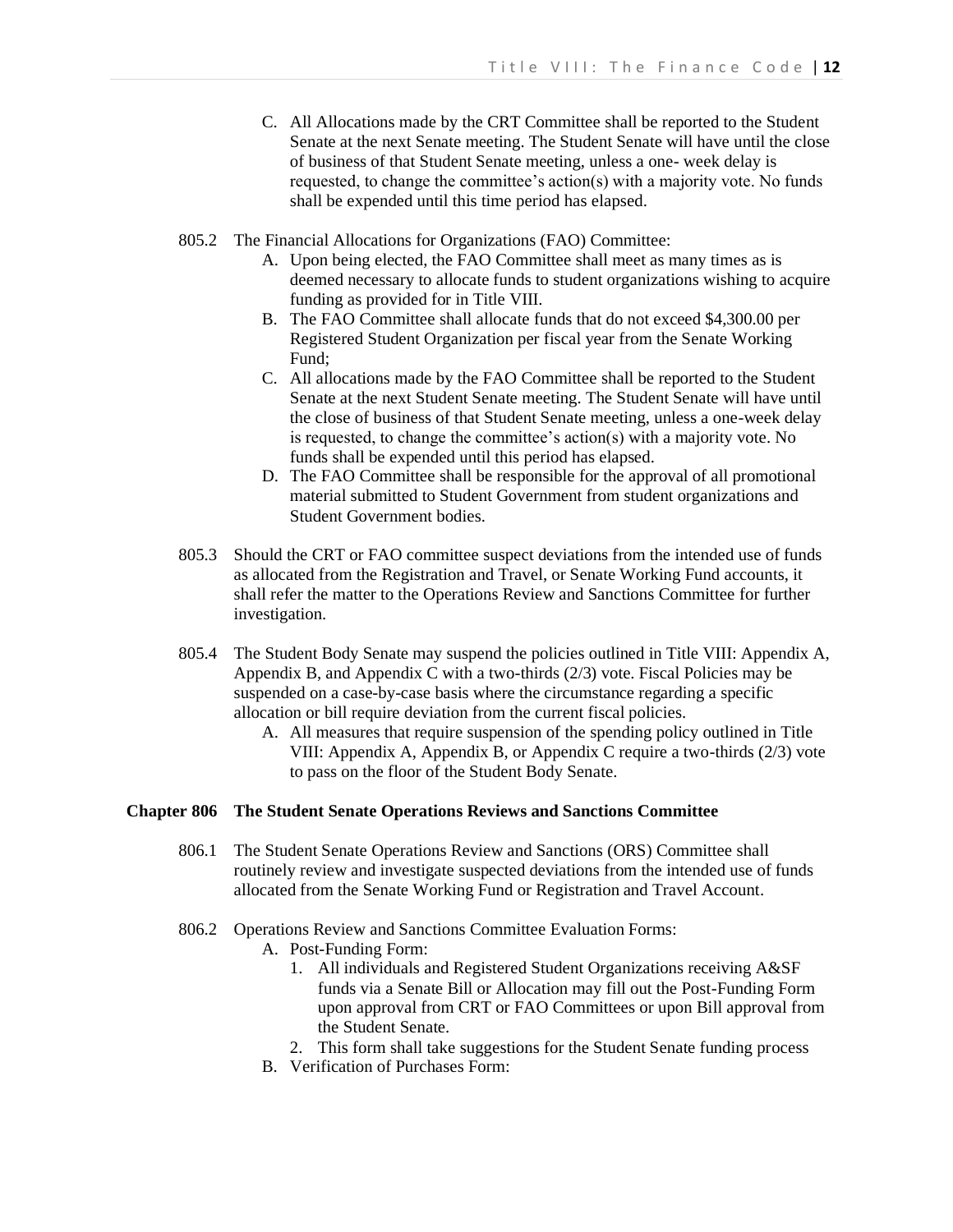- 1. All Registered Student Organization receiving A&SF Funds via a Senate Bill shall be required to fill out the Verification of Purchases Form within five (5) business days after the reversion date.
- 2. This form shall verify that the entities have contributed the amount as stated on the bill via submittal receipts.
- 806.3 If the Operations Review and Sanctions finds a deviation from the intended use of A&SF funds, it will report such findings to the Student Senate and Student Government Comptroller for further action.
- 806.4 All measures that break the Automatic Fiscal Probation Policy outlined in Title VIII: Appendix C require a two-thirds (2/3) vote to pass on the floor of the Student Senate.
- 806.5 Within two (2) school weeks of the University President's signing of the next fiscal year's budget bill, the Operations Review and Sanctions shall be responsible for introducing a bill establishing any cumulative limitation on the total amount of funding any individual or Registered Student Organization may receive in a fiscal year.

# **Appendix A: The CRT Spending Policy**

### **Chapter 810 Definitions**

810.1 **Conference:** An in-person or virtual gathering of professionals and/or scholars at which the student presents research findings, attends workshops, or enhances personal or professional development skills.

**Lodging:** The temporary stay at a hotel that is reasonably near the conference venue.

**Registration:** The cost to be officially in attendance of the organized conference the student is anticipating on attending.

**Travel:** The primary method of transportation that transports the student to a location that is reasonably near the conference venue.

**Eligible Costs:** The total cost of lodging, registration, and travel inclusive of applicable fees and taxes that are not excluded by the following policies and guidelines.

#### **Chapter 811 Fiscal Quarters**

- 811.1 The A&SF Fiscal Year shall be divided into four (4) Fiscal Quarters, designated as:
	- A. Quarter One, comprised of July, August, and September;
	- B. Quarter Two, comprised of October, November, and December;
	- C. Quarter Three, comprised of January, February, and March; and
	- D. Quarter Four, comprised of April, May, and June.
- 811.2 The Registration and Travel Account shall be divided into discrete budgets for each of the four (4) Fiscal Quarters, with the availability to roll-over.
- 811.3 The budgets established for each of these Fiscal Quarters shall be approved, amended, and routinely kept track of by the CRT Committee to continuously evaluate the amount remaining within the budget.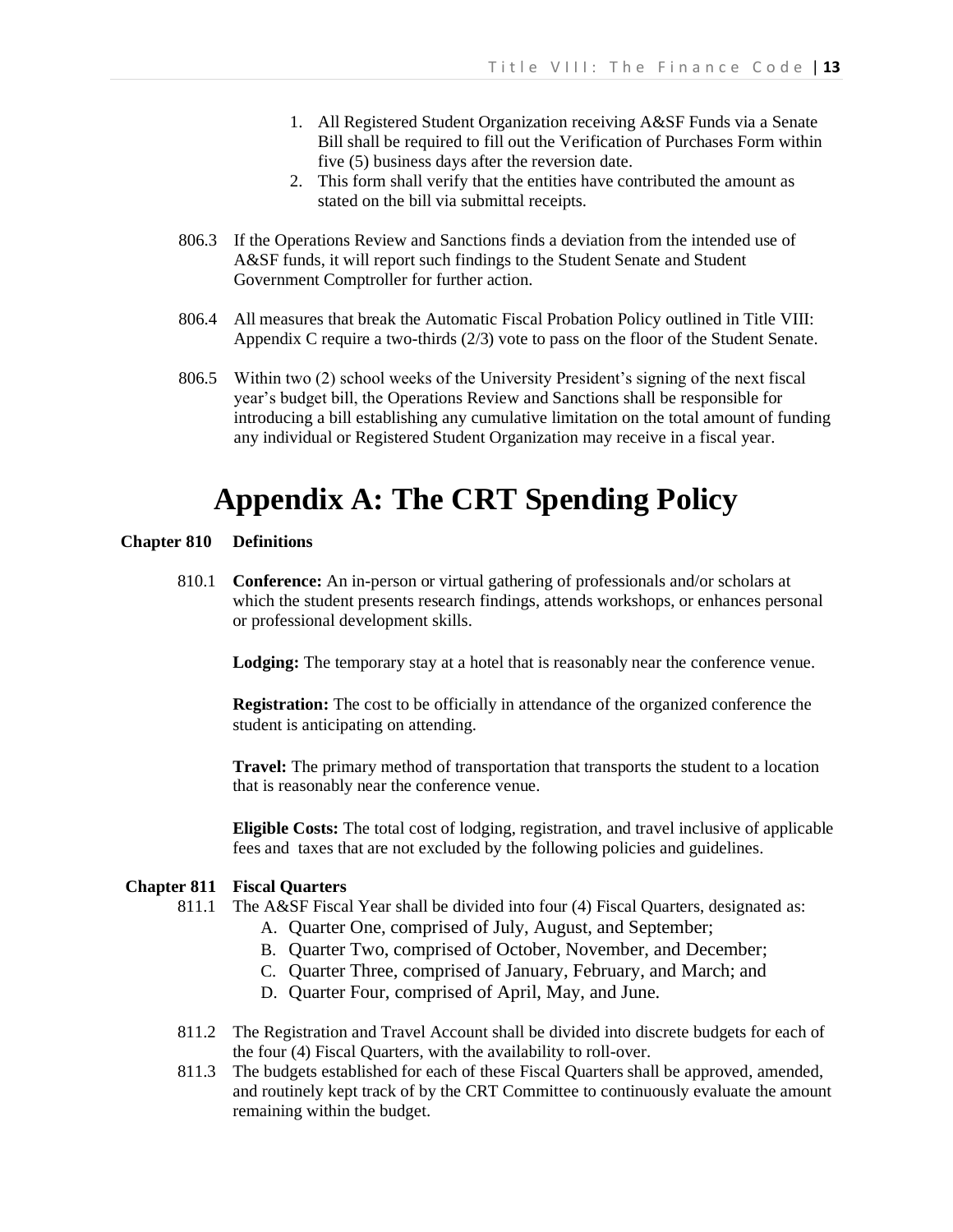- A. Approval of the budgets for the separate quarters shall be approved by the committee no later than the first regularly scheduled committee meeting of the fiscal year.
- 811.4 Allocations and Bills will draw funds from the Fiscal Quarter in which the travel end date lies.
- 811.5 Reverted funds shall be available for use in the quarter where the reversion occurs. If that quarter has passed, the funds shall be available for use in the current quarter.
- 811.6 The remaining budget of any quarter, if any exists, shall be rolled over to the following quarter, with the exception of Quarter Four.

# **Chapter 812 Funding Classifications**

- 812.1 Senate Bills: The funding amount for Senate Bills shall be up to 50% of total eligible costs, unless:
	- A. There are sanctions imposed by the Operations Review and Sanctions (ORS) Committee.
	- B. The RSO has reached their total funding limit.
	- C. The RSO requests a lower funding level.
- 812.2 CRT Allocations: The funding amounts for Allocations shall correspond to the following funding types that the student/RSO is eligible for.
	- A. Research Presentation: Opportunities for students to present a research paper, poster, or to profess proficient knowledge of an academic subject for colleagues at an organized conference.
		- 1. To be eligible for this funding type, the student/RSO must provide proof of their abstract, poster, or equivalent to the CRT Committee.
	- B. Observational Research: Opportunities for students to travel on nontraditional research related trips for the purpose of conducting some type of research or study, (i.e., literature, surveys, interviews, observations, experiments) as dictated by the industry standard and is intended for some type of academic publication or academic report in the future.
		- 1. To be eligible for this funding type, the student/RSO must provide justification of the trip's relation to the student/RSO's academic program or professional development to the CRT Committee.
	- C. Performance Art: Opportunities for students to travel for live presentation of their art form for an audience.
		- 1. To be eligible for this funding type, the student/RSO must provide documentation to the CRT Committee of their live presentation.
	- D. Competition: Opportunities for students to compete with and against others in a subject at an organized conference where performance in such an event is assessed against other participants.
		- 1. To be eligible for this funding type, the student/RSO must provide verification of qualification, invitation, intent to compete, or similar documentation.
	- E. Seminar/Networking: Opportunities for students to attend academic lectures or professional networking sessions at an organized conference.
		- 1. To be eligible for this funding type, the student/RSO must provide documentation from the host organization such as conference dates, location, costs, lodging information, or tentative agenda.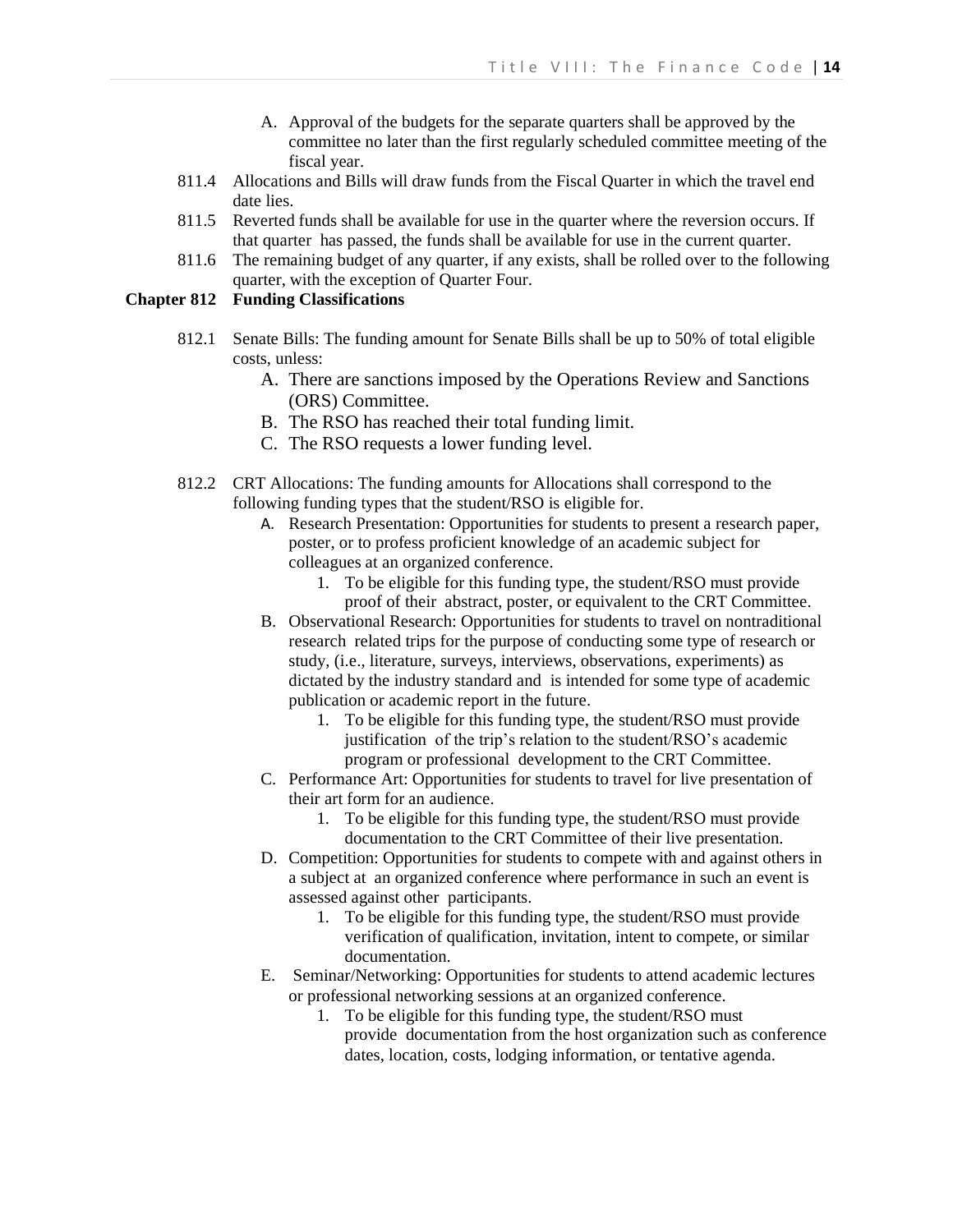- F. Service Trip: Opportunities for Registered Student Organizations (RSOs) to participate in providing aid to a community that has no imposition of spiritual beliefs, and has oversight provided by an official organization.
	- 1. To be eligible for this funding type, the RSO must guarantee, through documentation, that they have taken the necessary security measures to ensure the safety of all participants during the duration of the trip. Groups shall have no less than six (6) participants per service trip.
- G. Virtual Conference: Opportunities for students to engage with professionals and/or scholars, attend workshops, or enhance personal or professional development skills in a virtual setting.
	- 1. To be eligible for this funding type, the student/RSO must provide documentation from the host organization such as conference dates or tentative agenda.

# **Chapter 813 Meeting Operations**

- 813.1 When an RSO is requesting funding, an authorized officer of the organization who has completed Financial Training must be present at the CRT Committee meeting or Caucus; with written consent from an authorized officer of the RSO, any member of the organization may present on their behalf.
- 813.2 If no individuals as described above can physically attend a CRT Committee meeting, or Caucus, for a legitimate reason evaluated by the Chair, said student may be present via teleconference, video conference, or be represented by a CRT committee member.
	- A. At the discretion of the CRT Committee, the individual or RSO may also be represented by another student who is going to the same conference as the individual.
	- B. Committee Representation shall consist of a CRT committee member representing a student request to the rest of the committee in their absence. The student must request committee representation at least twenty-four (24) hours prior to the start of the CRT meeting where the allocation is to be seen.
		- 1. The student should provide the CRT committee member with all the information needed to responsibly represent their request to the rest of the committee at the next scheduled meeting. The student must meet via phone, in-person or virtually with a CRT member.
	- C. The CRT chair shall assign committee allocation requests among committee members and provide guidance on effective representation.
	- D. By accepting Committee Representation, the student or RSO requesting funding is aware that if they cannot be reached by phone during the meeting for any questions which cannot be answered by the representing committee member, then their request may be postponed until the committee receives the answer to their question(s).
- 813.3 Requests for funding by an RSO, are only to be made by students recognized as Authorized Officers by the Office of Student Involvement.

# **Chapter 814 Timeline**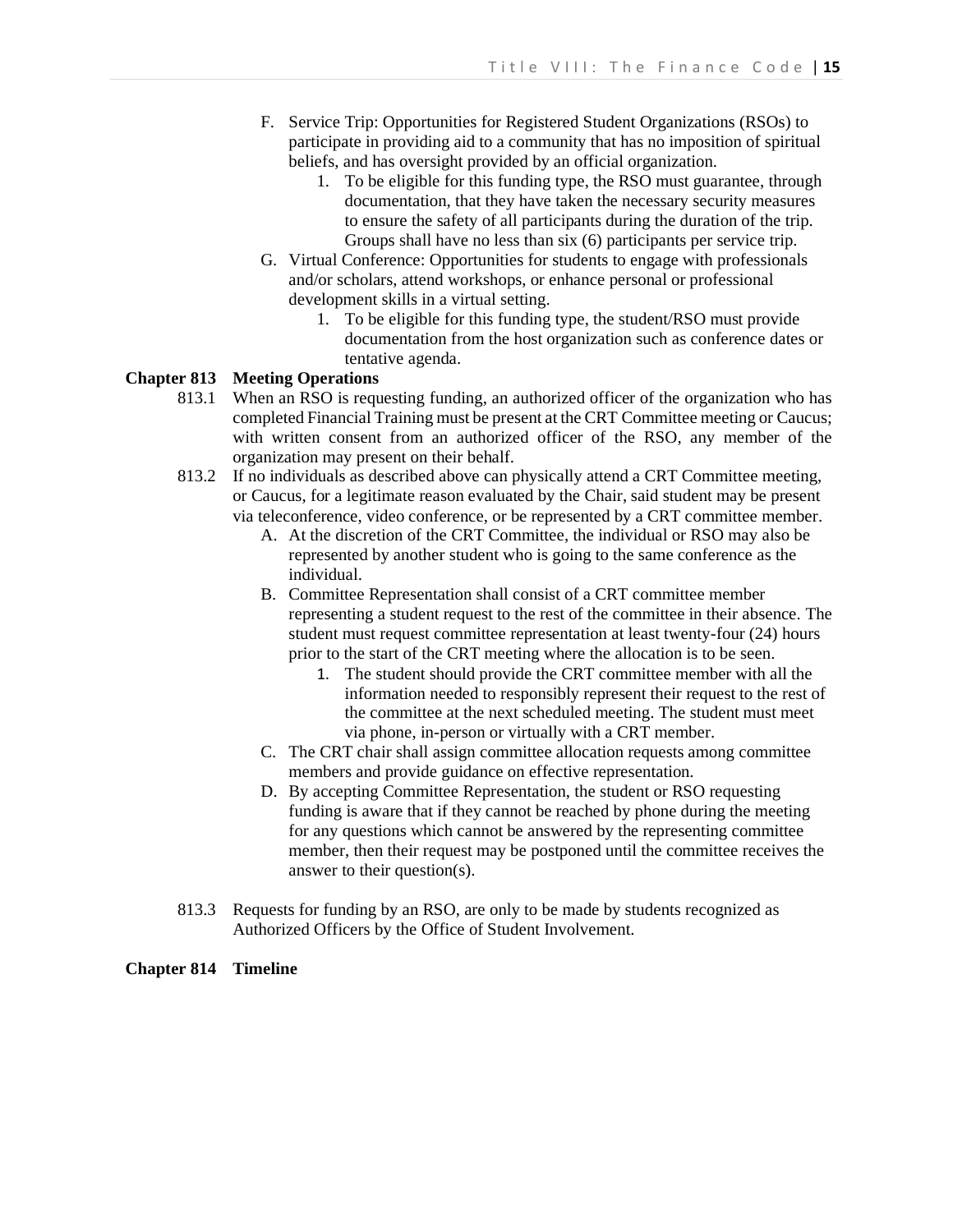# 814.1 Allocations:

- A. Allocation requests must be submitted through KnightConnect at least two (2) business days prior to the start of the CRT meeting for which they are to be considered at that meeting, unless prior approval from the Chair is received.
- B. Allocation requests must be approved by the CRT Committee, and read into the Senate Minutes, at least fifteen (15) business days before funding is needed, unless there is direct consent from the A&SF Business Office due to specified circumstances.

# 814.2 Bills:

- A. Bill requests must be submitted through KnightConnect at least two (2) business days prior to the start of the Senate meeting for which they are to be put on First Reading.
- B. Bill requests must be approved by the Student Body Senate at least forty-five (45) business days before funding is needed, unless there is direct consent from the A&SF Business Office due to specified circumstances.
- 814.3 An individual or an authorized officer of the organization must participate in the meeting, as outlined in Chapter 813, following the submission of their allocation as scheduled. Failure to be present at two (2) scheduled CRT meetings may result in the allocation being postponed indefinitely.

# **Chapter 815 Submission Requirements**

815.1 When an RSO or individual is requesting funding, the most current and updated price quotations must be provided to the CRT Committee.

# **Chapter 816 General Limitations**

- 816.1 The Registration and Travel account will only be used to fund eligible costs as defined in Chapter 810.
- 816.2 All international travel is subject to the destination being approved by UCF Global. The University defines Travel to Restricted Destinations and related procedures in Policy UCF 2-903.
- 816.3 CRT shall not fund:
	- A. Mission trips or cultural exchange trips.
	- B. Individual student allocations for service trips.
	- C. Food provisions or food services if not included in registration.
	- D. Unrestricted social events.
	- E. Hostels and short-term rental services (i.e., apartments and personal homes).
	- F. Lodging for individual allocations requesting a divided portion of the total lodging bill.
	- G. Personal or rental vehicles.
	- H. Internships and study abroad trips.
	- I. Travel that exceeds thirty (30) days, without Provost approval.
	- J. Students who are seeking funding through any combination of individual allocations, RSO allocations, and bills for the same conference.
	- K. Lodging within 50 miles of the student's home campus without Vice President or Provost approval.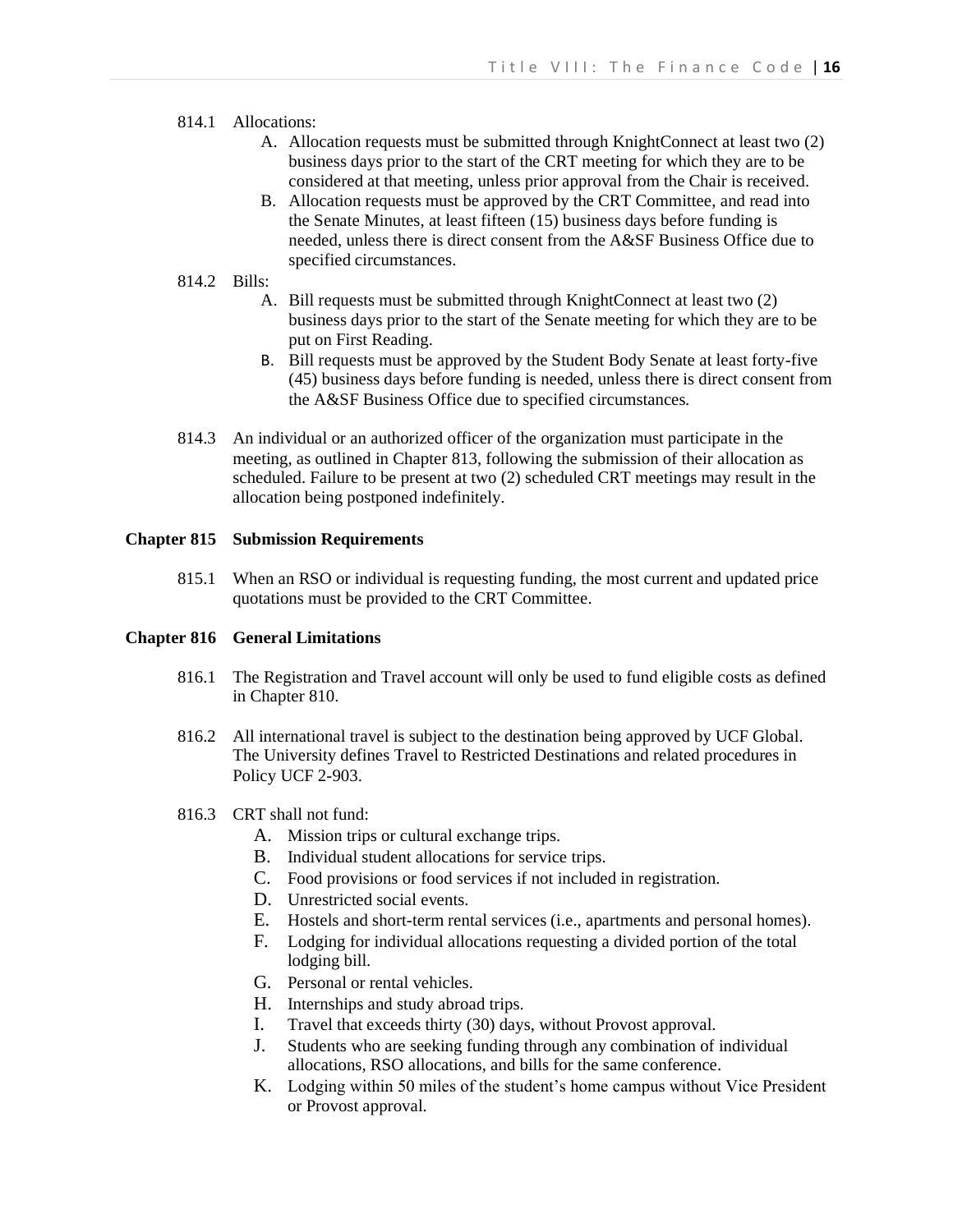- L. Trips which are not consistent with UCF's Policies and Procedures.
- 816.4 All items that cannot be funded through the Registration and Travel account shall not be included in the total cost of the Allocation or Bill.

# **Chapter 817 Allocation Funding Amounts**

- 817.1 Funding for a Registered Student Organization (RSO) allocation shall be administered through the following funding types to a cap of \$5,000 per Fiscal Year:
	- A. Virtual Conferences shall be funded at up to \$100.00 per person with a maximum of \$1,000.00.
	- B. Research Presentation and Performance Art Trips shall be funded at a maximum of \$2,000.00.
		- 1. For each student accepted to present research or a tangible piece of art, (e.g., composition, poetry, painting, etc.) funding can be increased by an additional \$250 at a maximum of \$4,000.00.
	- C. Observational Research Trips shall be funded at a maximum of \$3,000.
		- 1. Additionally, all members must be participating in the research to be eligible for this funding type.
	- D. Competition Trips shall be funded at a maximum of \$2,500.00.
		- 1. Additionally, all members must be participating in the competition to be eligible for this funding type.
	- E. Seminar/Networking Trips shall be funded at a maximum of \$2,000.00.
		- 1. Additionally, all members must be registered for the conference to be eligible for this funding type.
	- F. Service Trips shall be funded at a maximum of \$3,000.00.
		- 1. Additionally, all members must be participating in the service trip to be eligible for this funding type.
- 817.2 Funding for Individual allocations shall be administered at the following types:
	- A. Virtual Conferences shall be funded at a maximum of \$100.00.
	- B. Research Trips shall be funded at a maximum of \$500.00.
	- C. Performance Art Trips shall be funded at a maximum of \$400.00.
	- D. Observational Research Trips shall be funded at a maximum of \$300.00.
	- E. Competition Trips shall be funded at a maximum of \$250.00.
	- F. Seminar/Networking Trips shall be funded at a maximum of \$200.00.

# **Chapter 818 Allocation Supplements**

- 818.1 Individual allocations with international travel destinations can be supplemented with an additional \$500.00 if the student's eligible costs exceed their funding amount.
- 818.2 Individual allocations requested by a degree-seeking graduate student can be supplemented with an additional \$200.00 if the student's eligible costs exceed their funding amount.

# **Appendix B: The FAO Spending Policy**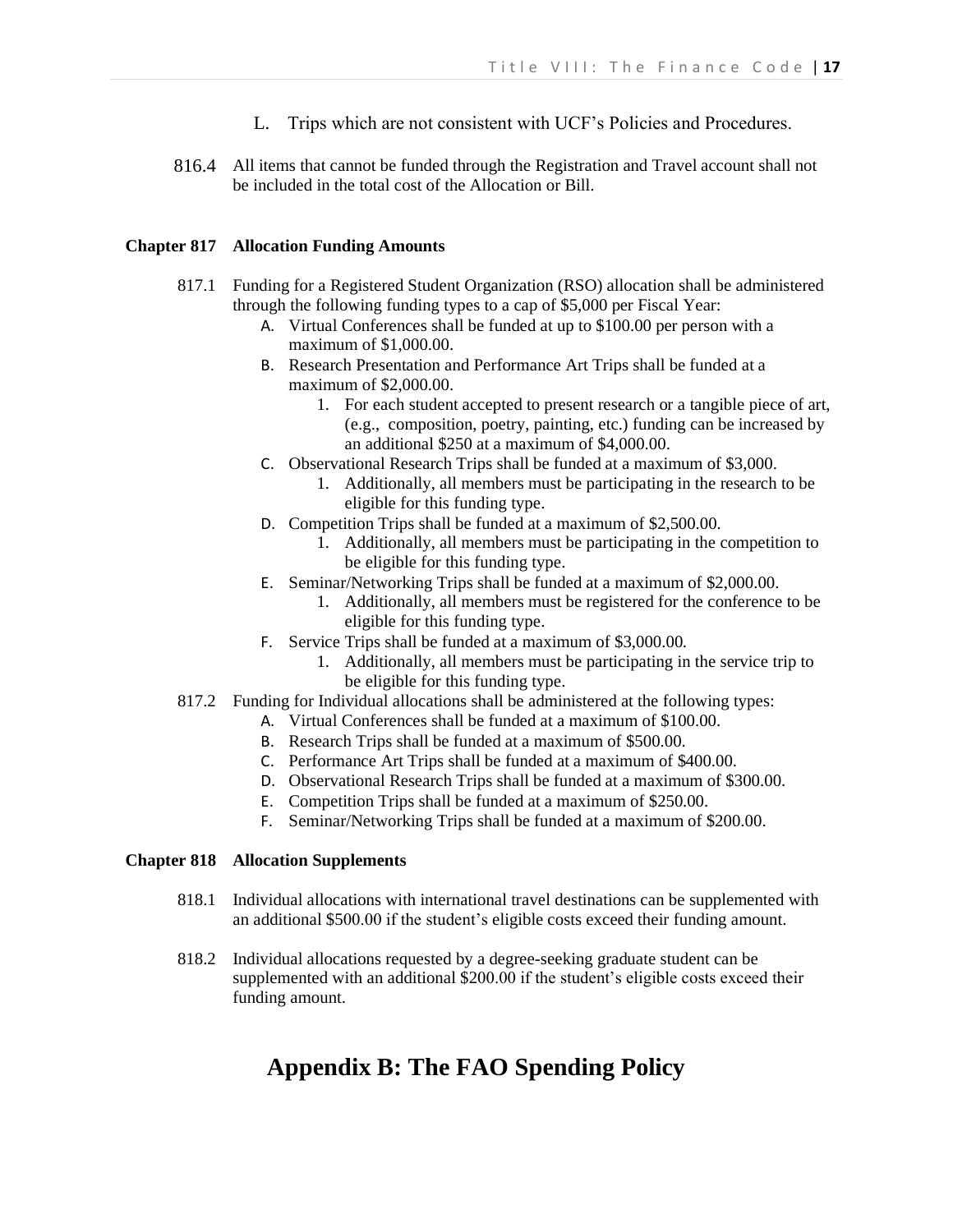# **Chapter 820 Definitions**

820.1 **The Senate Working Fund:** shall be used to fund events, projects, promotional material, and health and wellness supplies for Registered Student Organizations (RSOs).

**Events:** Educate attendees about a specific culture or topic on campus.

**Projects:** Create a product to be used in a competition or showcase.

**Promotional Material:** A blanket term for all items used to promote an RSO to UCF students

**Health and Wellness Supplies:** A blanket term for all items that can help to reduce the spread of diseases and illnesses during events, tabling sessions, or any other interactions run by RSOs.

## **Chapter 821 Fiscal Quarters**

- 821.1 The A&SF Fiscal Year shall be divided into four (4) Fiscal Quarters, designated as:
	- A. Quarter One, comprised of July, August, September;
	- B. Quarter Two, comprised of October, November, December;
	- C. Quarter Three, comprised of January, February, March; and
	- D. Quarter Four, comprised of April, May, June.
- 821.2 The Senate Working Fund shall be divided into discrete budgets for each of the four (4) Fiscal Quarters, with the availability to roll-over.
- 821.3 The budgets established for each of these Fiscal Quarters shall be approved, amended , and routinely kept track of by the FAO Committee to continuously evaluate the amount remaining within the budget.

A. Approval of the budgets for the separate quarters shall be approved by the committee no later than the first regularly scheduled committee meeting of the new fiscal year.

- 821.4 Allocations and Bills will draw funds from the Fiscal Quarter in which the RSO receives funds.
- 821.5 Reverted funds shall be available for use in the quarter where the reversion occurs. If that quarter has passed, the funds shall be available for use in the current quarter.
- 821.6 The remaining budget of any quarter, if any exists, shall be rolled over to the following quarter, with the exception of Quarter Four.

#### **Chapter 822 Funding Classifications**

- 822.1 Senate Bills: The funding level for Senate Bills shall be 50% of total eligible cost for projects and events, unless:
	- A. There are sanctions imposed by the Operations Review and Sanctions (ORS) Committee.
	- B. The RSO has reached their total funding limit.
	- C. The RSO requests a lower funding level.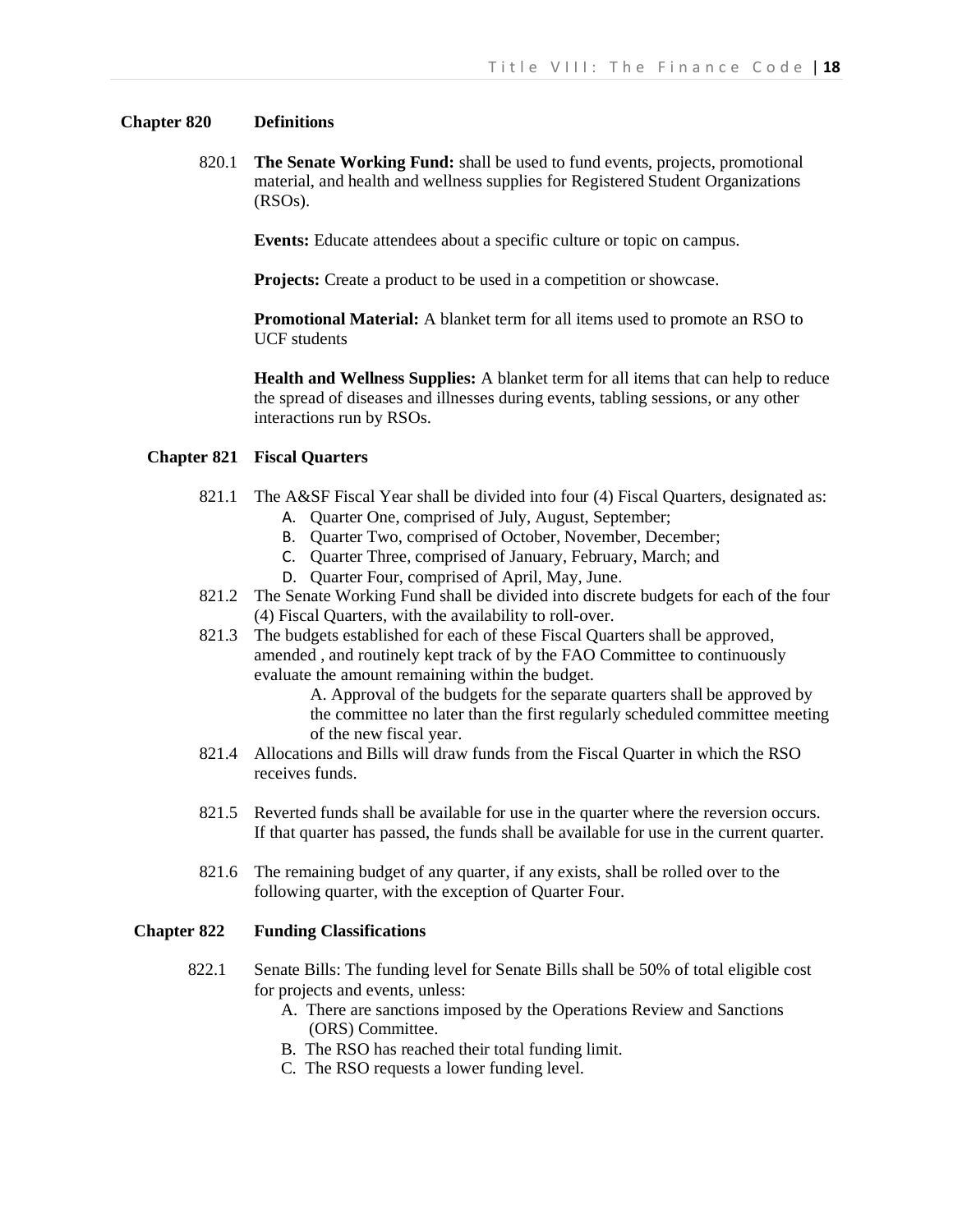- 822.2 FAO Allocations: The funding amounts for Allocations shall correspond to the following funding types that the RSO is eligible for.
	- A. Events
		- 1. An RSO requesting funding for any type of event shall:
			- i. Provide confirmation of a date and location for the event, in the form of a reservation.
			- ii. Provide sufficient justification that the event fulfills the RSOs mission statement.
		- 2. An RSO requesting funds for Speaker Honorariums or other guest performers must:
			- i. Provide confirmation of the guest's attendance and fee.
			- ii. Provide confirmation that the guest accepts UCF's Net 30 policy.
		- 3. The Senate Working Fund shall fund events that are on a UCF campus. Events held within a 20-mile radius of the UCF campus at which the RSO is based can receive funding if:
			- i. An RSO can provide justification that there is not a way to hold their type of event on campus.
			- ii. The event will not cost significantly more to hold off campus.
			- iii. The RSO will heavily market the event to UCF students.
			- iv. The RSO will provide information on transportation options to and from the event at their cost.
		- 4. The Senate Working Fund shall not fund items that may be
		- provided for no cost to Registered Student Organizations.
	- B. Projects
		- 1. The Senate Working Fund shall only fund projects that have an educational purpose, directly related to the mission statement of the RSO, and create a product to be used in a competition, presentation, or showcase.
	- C. Promotional Material
		- 1. Promotional material must be available to all UCF students and not primarily distributed to the members of the RSO besides the instances where:
			- i. An RSO is requesting Promotional Material which can be used during events/tabling and which are not restricted by the general limitation list stated in the FAO Spending Policy.
		- 2. Additional justification from the RSO is required for individual Promotional Material over \$15.00.
		- 3. All potential Promotional Material must have the Student Government logo or one of the following phrases clear and visible on it:
			- i. "Funded by SG"
			- ii. "Funded by Student Government"
			- iii. "Funded by You"
		- 4. If any Promotional Material has "UCF" on any part of the item's artwork, it must be preceded by " $(a)$ " or "at" with the exception of UCF recognized national chapters.
		- 5. No unauthorized copyrighted material may be present on any A&SF funded item.
		- 6. The Senate Working Fund shall not be used to fund Promotional Material in which the content of the material displaying the SG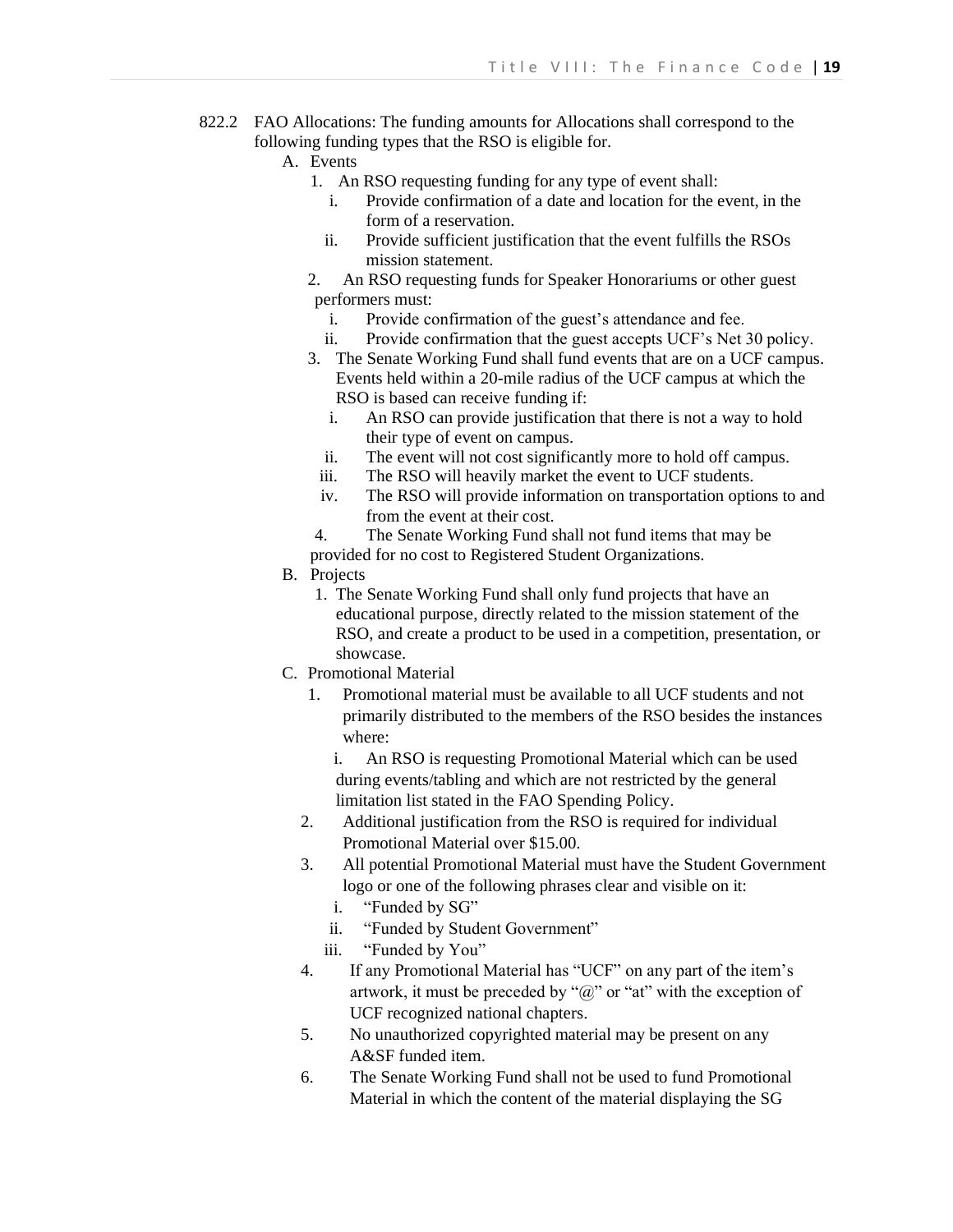logo/approved phrase or the SG logo/approved phrase itself can easily be altered after approval.

- D. Health and Wellness Supplies
	- 1. An RSO requesting funding for health and wellness supplies shall have the ability to receive:
		- i. Personal face covering or masks, hand sanitizers, gloves, and anti-bacterial wipes.
	- 2. Provide justification that they need the supplies.
	- 3. Funding shall not be given for health and wellness supplies to RSOs who require their members or other students to use them. An RSO may only encourage their use per any University of Central Florida Health Policy.

#### **Chapter 823 Allocation Funding Amounts**

- 823.1 Funding shall be administered through the following funding levels:
	- A. Promotional Items:
		- a. Funded at a maximum level of \$1,000.00.
	- B. Health and Wellness Equipment Supplies:
		- a. Funded at a maximum level of \$100.00.
- 823.2 Funding can be received in the following portions up to a cap of \$4,400.00 per fiscal year:
	- A. Unlimited Event and/or Project Allocations.
	- B. Promotional Items at a maximum of \$1,000.00.
	- C. Health and Wellness Supplies at a maximum of \$1000.00.

#### **Chapter 824 Request Process**

- 824.1 When an RSO is requesting funding, an authorized officer who has completed Financial Training must be present at the FAO Committee meeting or caucus to be considered for funding. With written consent from an authorized officer of the RSO, any member of the organization may present on their behalf.
- 824.2 If no individuals can physically attend a FAO Committee meeting, or Caucus, for a legitimate reason evaluated by the Chair, said student may be present via teleconference, video conference, or may be represented by an FAO committee member.
	- A. Committee Representation shall consist of a FAO committee member representing a funding request to the rest of the committee in their absence. The student must request committee representation at least twenty-four (24) hours prior to the start of the FAO meeting where the allocation is to be seen.
		- 1. The student should provide the FAO committee member with all the information needed to responsibly represent their request to the rest of the committee at the next scheduled meeting. The student must meet via phone, in-person or virtually with a FAO member.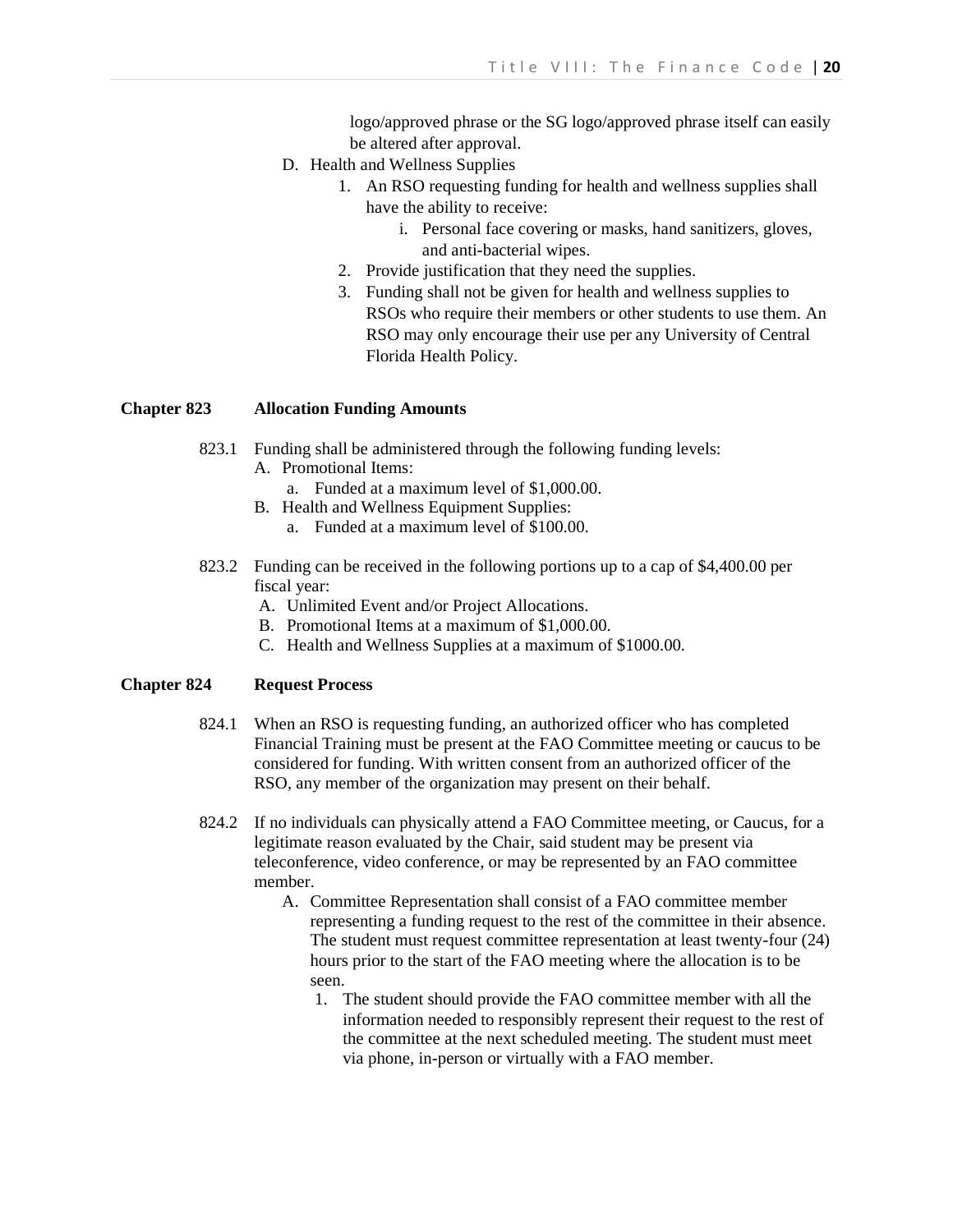- B. The FAO chair shall assign committee allocation requests among committee members and provide guidance on effective representation.
- C. By accepting Committee Representation, the student or RSO requesting funding is aware that if they cannot be reached by phone during the meeting for any questions which cannot be answered by the representing committee member, then their request may be postponed until the committee receives the answer to their question(s).
- 824.3 Requests for funding are only to be made by students recognized as Authorized Officers by the Office of Student Involvement.
- 824.4 When an RSO is requesting funding, the most current and updated price quotations must be provided to the FAO Committee.

#### **Chapter 825 Timeline**

- 825.1 Allocations:
	- A. Allocation requests must be submitted through KnightConnect at least two (2) business days prior to the start of the FAO meeting for which they are to be considered at that meeting, unless prior approval from the Chair is received.
	- B. Allocation requests must be approved by the FAO Committee, and read into the Senate Minutes, at least fifteen (15) business days before funding is needed, unless there is direct consent from the A&SF Business Office due to specified circumstances.

#### 825.2 Bills:

- A. Bill requests must be submitted through KnightConnect at least two (2) business days prior to the start of the Senate meeting for which they are to be put on First Reading.
- B. Bill requests must be approved by the Student Body Senate at least fortyfive (45) business days before funding is needed, unless there is direct consent from the A&SF Business Office due to specified circumstances.
- 825.3 An individual or an authorized officer of the organization must participate in the meeting, as outlined in Chapter 823, following the submission of their allocation as scheduled. Failure to be present at two (2) scheduled FAO meetings may result in the allocation being postponed indefinitely.

#### **Chapter 826 General Limitations**

- 826.1 The Senate Working Fund account shall only be used to fund eligible costs as defined in Chapter 820.
- 826.2 All items that cannot be funded through the Senate Working Fund shall not be included in the total cost of the Allocation or Bill.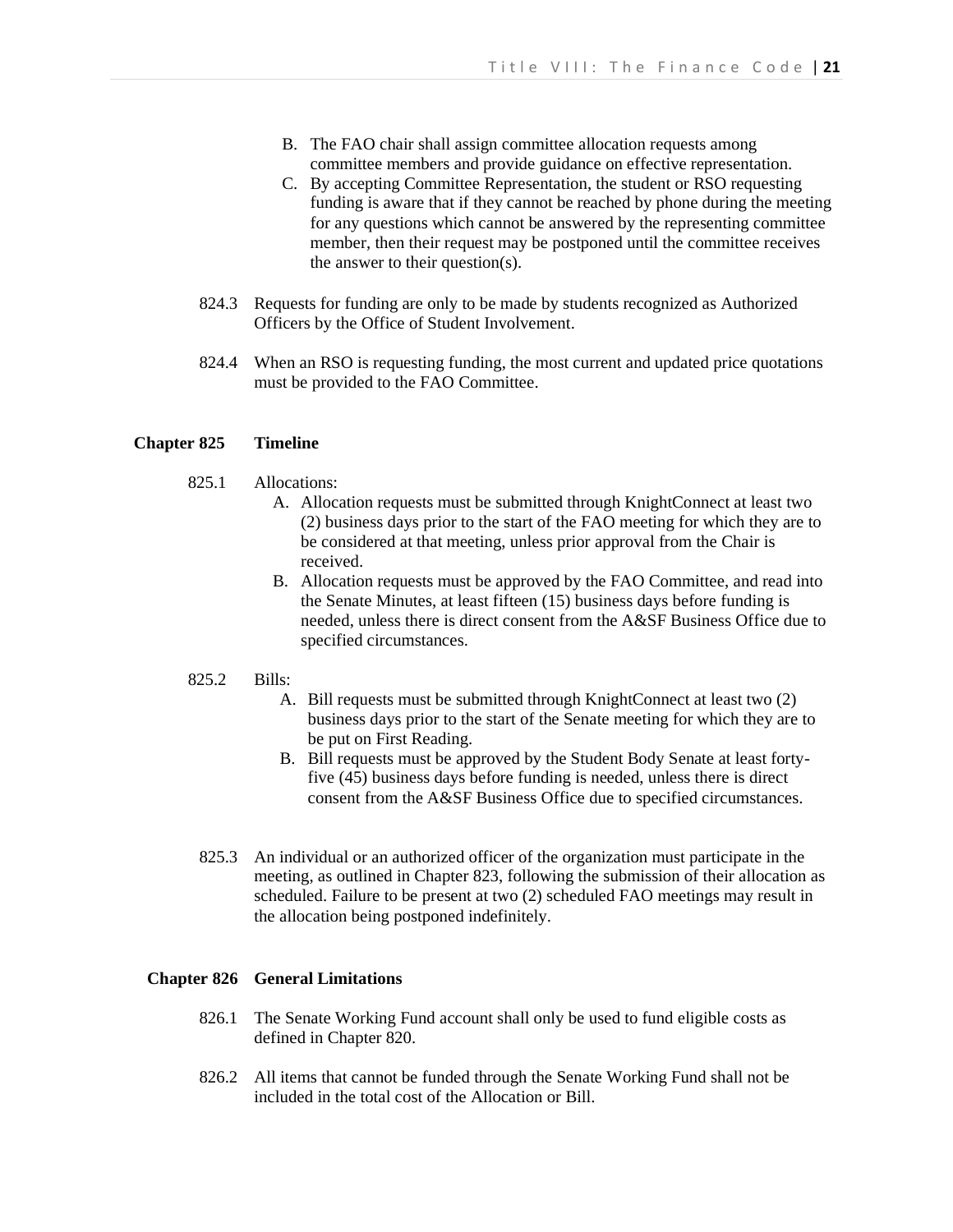826.3 Food

- A. An RSO requesting funding for food or refreshments for an Event or RSO Exposition must provide sufficient justification that the food will be used to fulfill the event's purpose.
- B. All food must be purchased from a UCF approved vendor for on-campus events.
	- a. Cultural accommodations can be made.
- C. The Senate Working Fund shall fund a maximum of one-hundred percent (100%) of the requested cost for food in an Allocation and fifty percent (50%) of food cost in a Bill as long as the food contributes to the mission of the RSO or the purpose of the event.
- 826.4 The Senate Working Fund shall not fund:
	- A. Operating Capital Outlay (OCO) items as defined per Florida State Statutes. B. Non-OCO furniture and equipment equal to or over \$100.00 per individual item.
	- C. Office supplies or equipment.
	- D. Tax from Florida institutions.
	- E. Insurance.
	- F. Items that have already been purchased by an RSO.
	- G. The same event through multiple Bills, Allocations, or RSOs.
	- H. Payment for UCF Students and UCF Faculty.
	- I. Cash equivalent awards, prizes, gifts, or trophies.
	- J. Award ceremonies or banquets.
	- K. Non-accessory items (shirts, polos, jackets, etc.).
	- L. Cutlery, napkins, cups, and other catering accessories purchased separately from a primary caterer/vendor.
	- M. Any item deemed hazardous or dangerous according to UCF policy 3-107.2 on Procurement, Use, and Possession of Hazardous Material and Regulated Devices and Equipment.
	- N. Items requiring recurring payments.

# **Appendix C: The ORS Fiscal Probation Policy**

# **Chapter 830 Fiscal Probation**

- 830.1 Registered Student Organizations or Individuals which receive funding via a Student Senate Allocation or Bill shall automatically be placed on Fiscal Probation for one (1) calendar year upon reverting twenty percent (20%) or more of any one Senate Allocation or Bill or until the ORS Committee dismisses the probation by a majority vote.
- 830.2 Registered Student Organizations which receive funding via a Student Senate Bill shall automatically be placed on Fiscal Probation for one (1) calendar year upon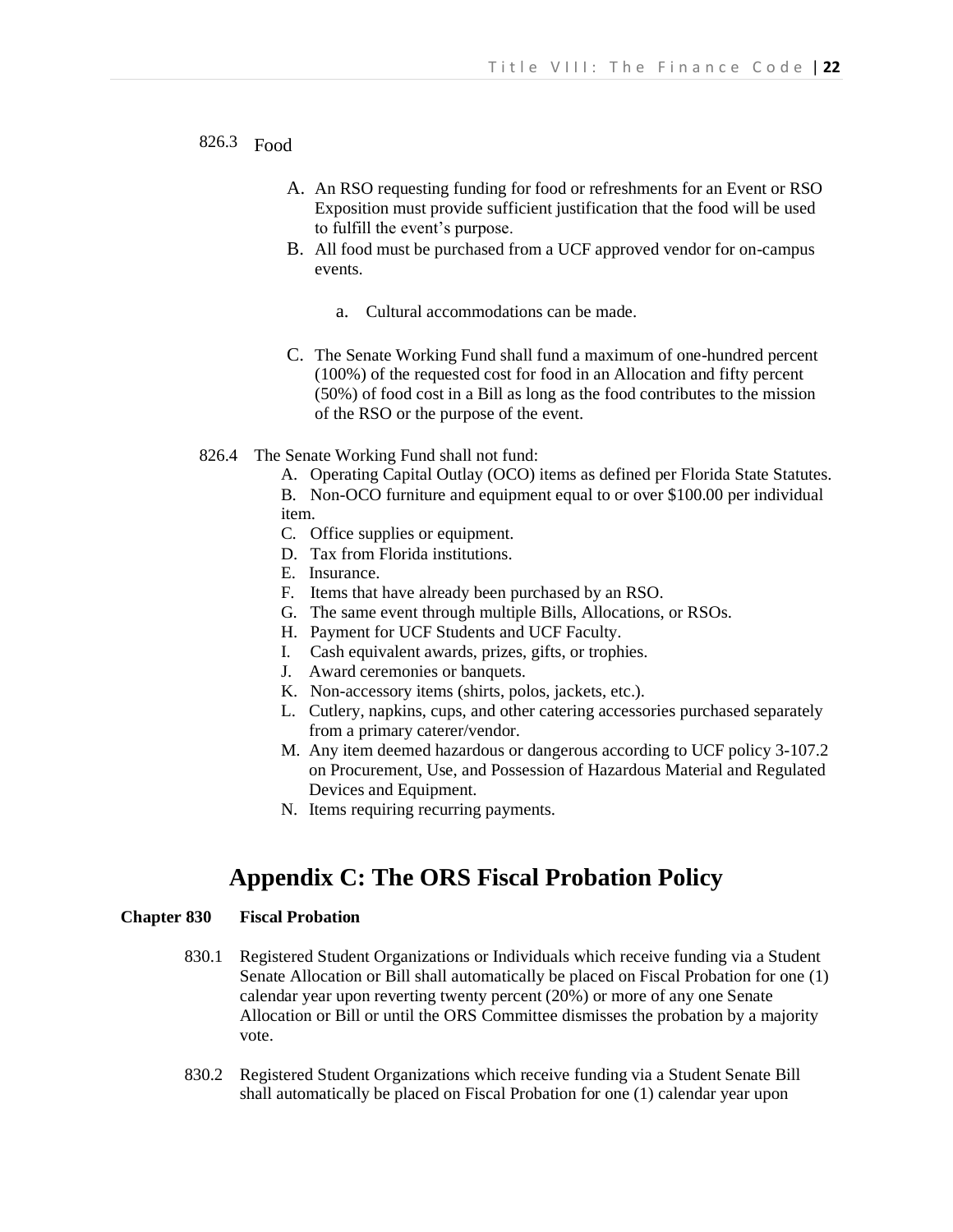failure to contribute at least ninety-five percent (95%) of the total RSO contribution as stated on the bill or until the ORS Committee dismisses the probation by a majority vote.

- 830.3 Registered Student Organizations which receive funding via a Student Senate Bill shall automatically be placed on Fiscal Probation for one (1) calendar year upon failure to submit a Verification of Purchases Form within five (5) business days after the reversion date or the account closing, whichever is later, or until the ORS Committee dismisses the probation by a majority vote.
- 830.4 Violation of this policy, CRT Spending Policy, FAO Spending Policy, or Title VIII, or their intentions, shall be considered sufficient cause for the ORS Committee to place an individual or RSO on fiscal probation in accordance with Title VIII.
- 830.5 During the Fiscal Probation Period, the ORS Committee shall review the circumstances of the reason for fiscal probation and determine by a majority vote whether to apply the appropriate Funding Sanction.

#### **Chapter 831 Sanctions**

- 831.1 If an entity does not attend a scheduled Sanction Review during the first four (4) regularly scheduled meetings of the ORS Committee after contact from the ORS Chair, the committee reserves the right to apply the proper funding sanctions as defined in this policy.
- 831.2 If a Registered Student Organization or individual already subject to a Funding Sanction becomes subject to another Funding Sanction, their funding levels shall be reduced as follows:

A. The current Funding Sanction will remain in place for its specified duration and the additional sanction will be added to the previous sanction. For example, two (2) thirty percent (30%) sanctions will equal sixty percent (60%).

B. When one Funding Sanction expires, any additional sanctions still in existence will be readjusted to reflect the removal of the expired sanction.

831.3 Registered Student Organizations or Individuals that are subject to a Funding Sanction due to a reversion of funds shall have their funding levels reduced as follows at the discretion of the ORS Committee:

A. Fifteen percent (15%) for a reversion greater than or equal to twenty percent (20%) but less than fifty percent (50%).

B. Thirty percent (30%) for a reversion greater than or equal to fifty percent (50%) and less than or equal to one-hundred percent (100%).

831.4 Registered Student Organizations that are subject to a Funding Sanction due to a failure to contribute the RSO contribution as stated on the senate bill shall have its funding levels reduced as follows at the discretion of the ORS Committee:

A. Fifteen percent (15%) for failure to contribute at least ninety-five percent (95%) but more than eighty percent (80%) of the total RSO contribution as stated on the bill.

B. Thirty percent (30%) for failure to contribute at least eighty percent (80%) but more than fifty percent (50%) of the total RSO contribution as stated on the bill.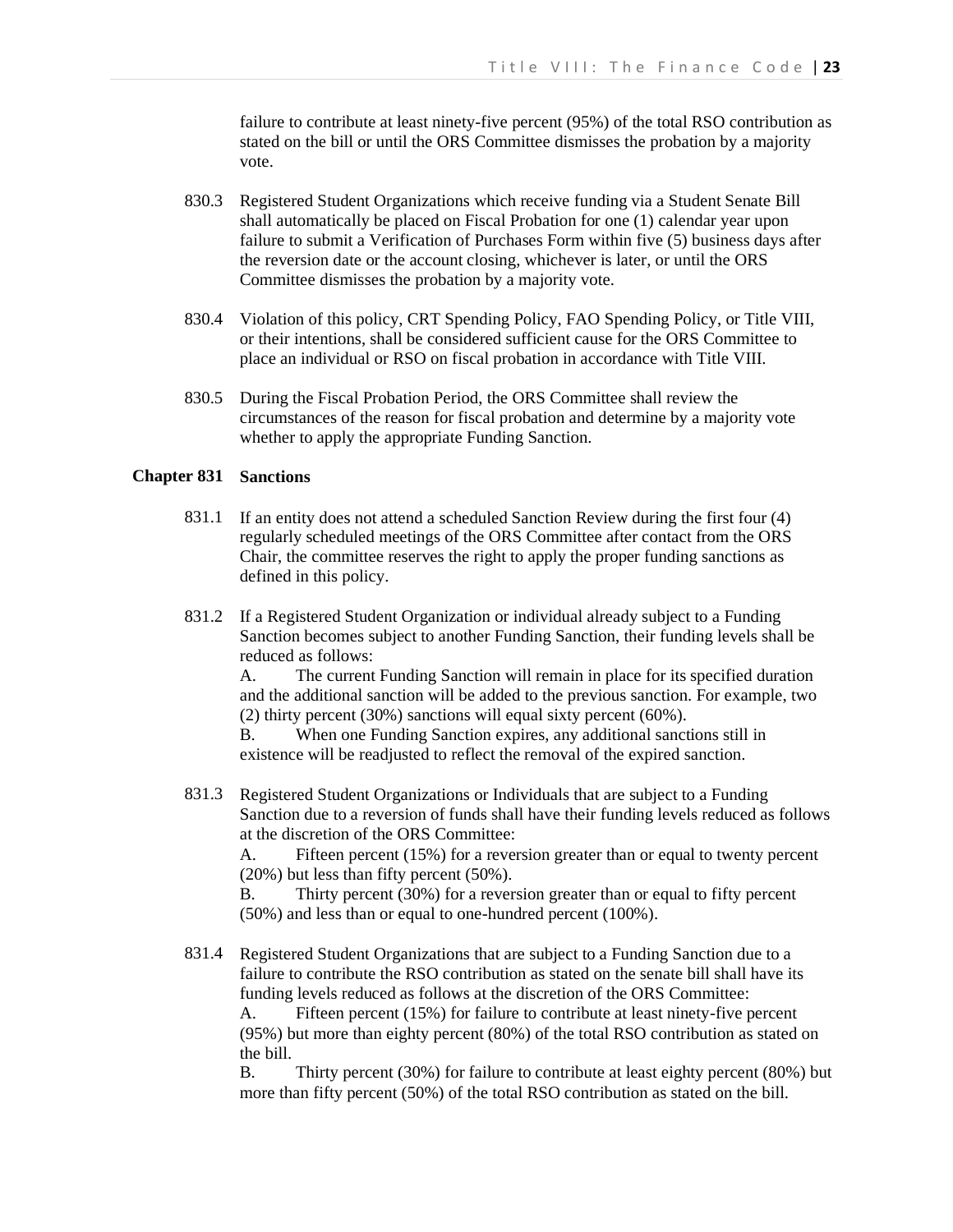C. Sixty percent (60%) for failure to contribute at least fifty percent (50%) of the total RSO contribution as stated on the bill.

- 831.5 Registered Student Organizations or Individuals that are subject to a Funding Sanction due to a violation of Student Government policies or Title VIII shall have their funding levels reduced at the discretion of the ORS Committee.
- 831.6 Funding Sanctions are active for one calendar year from the date of the ORS Committee's review of the circumstances of the reversion or failure of contribution. A. An RSO or individual student that has been sanctioned may submit an appeal of the decision of the ORS committee to the Judicial Branch in accordance with Title V via a Fiscal Administrative Decision Appeal board within ten (10) business days of the committee decision.
- 831.7 Funding Sanctions shall be applied to Senate Bills and Allocations as follows:
	- A. Funding Sanctions for Allocations shall be applied to the approved amount.

B. Funding Sanctions for Bills shall be applied to the Senate Contribution amount.

# **Chapter 832 Suspension of Authorization**

832.1 Continued disregard for this policy, CRT Spending Policy, FAO Spending Policy, or Title VIII, or their intentions, shall be considered sufficient cause for the Student Senate to request suspension of financial authorization privileges of the violating entity in accordance with Title VIII.

# **HISTORY:**

BILL 37-86 (09/22/05) BILL 38-55 (05/18/06) BILL 39-05 (11/09/06) BILL 39-55 (04/05/07) BILL 39-70 (08/23/07) BILL 39-74 (08/23/07) BILL 40-13 (11/15/07) BILL 40-85 (09/11/08) BILL 41-06 (10/30/08) BILL 41-16 (12/04/08) BILL 41-124 (08/19/09) BILL 42-01 (11/19/09) BILL 42-31 (02/10/10) BILL 43-28 (02/24/11) BILL 43-35 (03/29/11) BILL 43-52 (03/29/11) BILL 43-88 (06/30/11) BILL 43-74 (07/14/11) BILL 43- 111 (10/05/11) BILL 43-95(11/29/11) BILL 44-31 (02/12/12) BILL 44-88 (07/09/12) BILL 44-92 (08/23/12) BILL 44-87 (09/17/12) BILL 44-91 (09/17/12) BILL 44-92 (09/17/12) BILL 45-50 (03/01/13) BILL 45- 51(03/01/13) BILL 45-53 (03/01/13) BILL 45-82 (05/16/13) BILL 45-84 (05/16/13) BILL 45-85 (06/10/13) BILL 45-86 (06/10/13) BILL 45-110 (08/02/13) BILL 45-111 (08/02/13) BILL 46-12 (12/04/13) BILL 46-35 (12/18/13) BILL 46-37 (12/18/13) BILL 46-38 (01/27/14) BILL 46-72 (02/25/14) BILL 46-73 (02/25/14) BILL 46-74 (02/25/14) BILL 46-91 (03/26/14) BILL 46-95 (04/14/14) BILL 46-104 (06/12/14) BILL 46-101 (06/16/14) BILL 46-114 (06/20/14) BILL 46-127 (09/08/14) BILL 47-08 (11/06/14) BILL 47-69 (04/20/15) BILL 47-66 (05/12/15) BILL 47-71 (05/19/15) BILL 47- 72 (05/19/15) BILL 47-73 (05/19/15) BILL 47-74 (06/03/15) BILL 47-79 (06/03/15) BILL 47-99 (09/08/15) BILL 48-40 (02/22/16) BILL 48-71 (05/12/16) BILL 49-77 (06/23/17) BILL 49-78 (07/11/17) BILL 49-79 (07/11/17) BILL 49-81 (07/11/17) BILL 50-02 (11/09/17) BILL 50-07 (11/09/17) BILL 50-76 (04/06/18) BILL 50-78 (04/19/18) BILL 50-80 (04/21/18) BILL 50-83 (05/31/18) BILL 50-93 (07/31/18) BILL 52-05 (03/19/20) BILL 52-12 (05/04/20) BILL 52-15 (05/12/20) BILL 52-18 (07/02/20) BILL 52-32 (03/01/21) BILL 53-06 (07/29/21) BILL 53-19 (2/7/22)